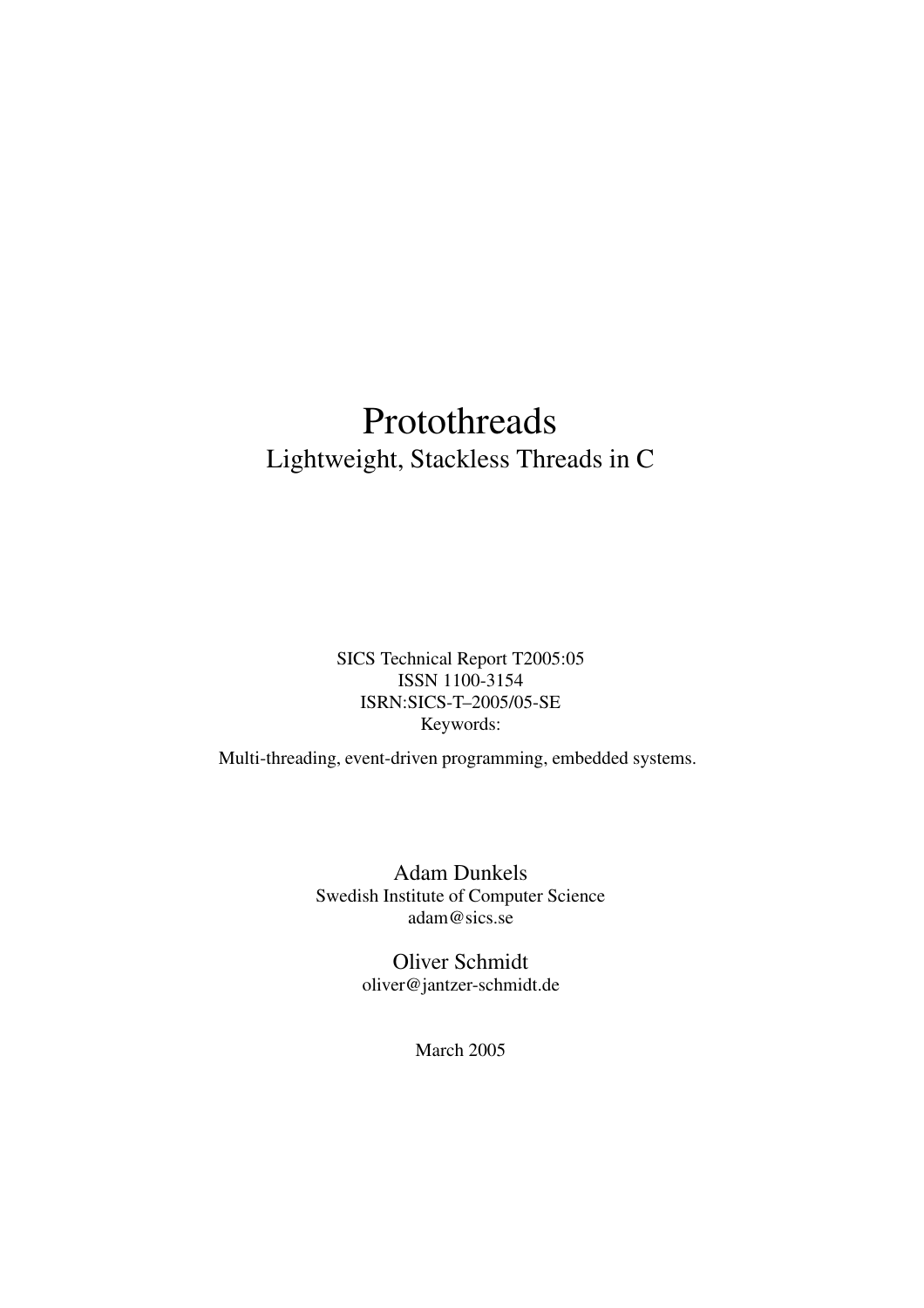# **Contents**

| <b>Protothreads</b><br>1 |                                     |                                                          |                |  |
|--------------------------|-------------------------------------|----------------------------------------------------------|----------------|--|
|                          | 1.1                                 |                                                          | $\mathbf{1}$   |  |
|                          | 1.2.                                |                                                          | $\overline{2}$ |  |
|                          | 1.3                                 | Protothreads                                             | 3              |  |
|                          |                                     | 1.3.1                                                    | $\overline{4}$ |  |
|                          |                                     | 1.3.2                                                    | $\overline{4}$ |  |
|                          |                                     | 1.3.3                                                    | 5              |  |
|                          |                                     | 1.3.4                                                    | 6              |  |
|                          |                                     | 1.3.5                                                    | 6              |  |
|                          | 1.4                                 |                                                          | 8              |  |
|                          | 1.5                                 |                                                          | 9              |  |
| $\mathbf{A}$             |                                     | The Protothreads Library Source Code                     | 12             |  |
|                          | A.1                                 | Protothreads                                             | 12             |  |
|                          | A.2                                 | Local continuations based on the C switch $()$ statement | 14             |  |
|                          |                                     | A.3 Local continuations based on address labels          | 15             |  |
| B                        |                                     | <b>The Condensed Source Code</b>                         | 16             |  |
| C                        | <b>Example: TR1001 Input Driver</b> |                                                          |                |  |
|                          | C.1                                 |                                                          | 17             |  |
|                          | C.2                                 |                                                          | 19             |  |
| D                        | <b>Copyright License</b><br>22      |                                                          |                |  |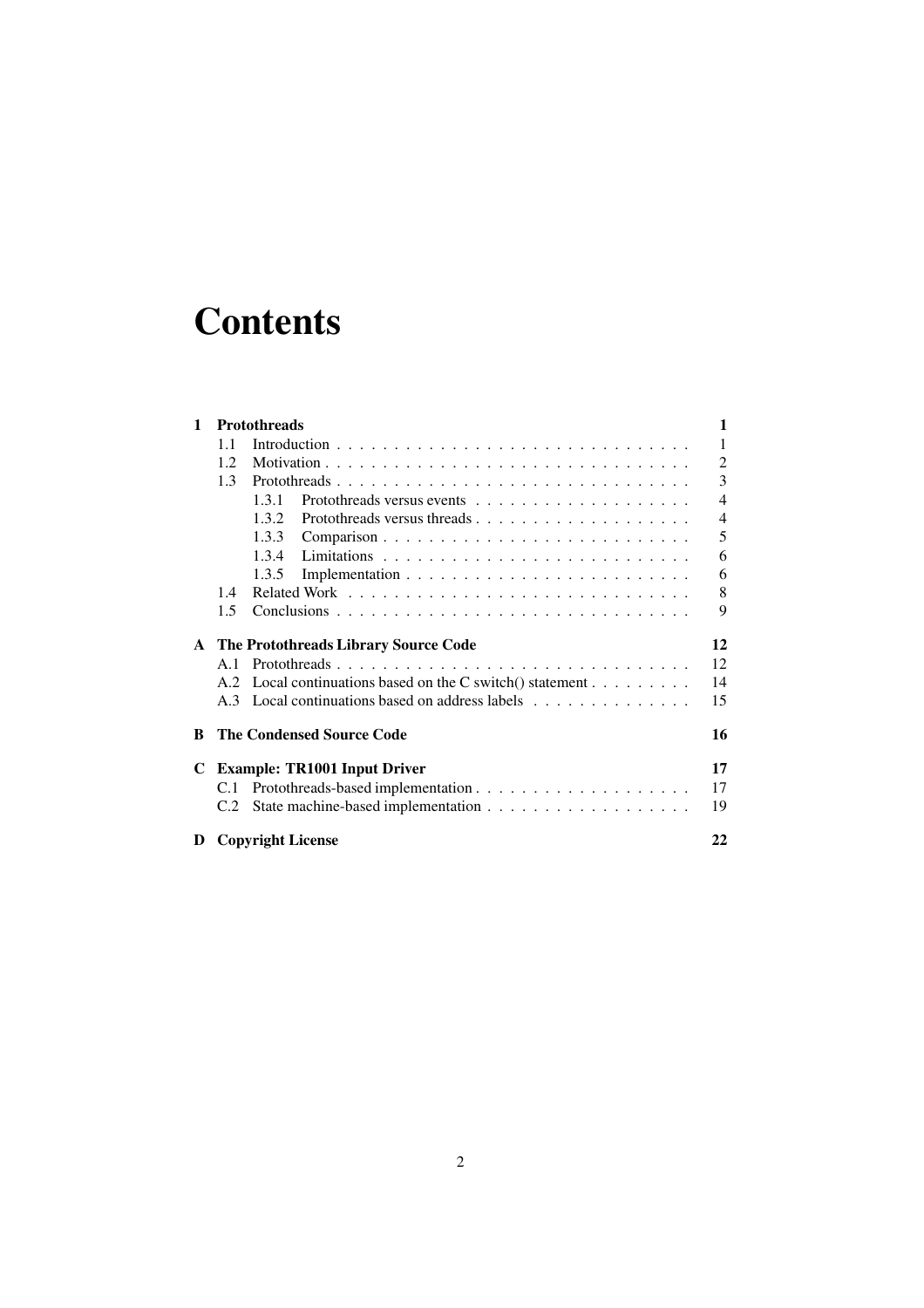#### **Abstract**

Protothreads are a extremely lightweight, stackless threads designed for use in severely memory constrained systems such as embedded systems. Software for memory constrained embedded systems sometimes are based on an event-driven model rather than on multi-threading. While event-driven systems allow for reduced memory usage, they require programs to be developed as explicit state machines. Since implementing programs as explicit state machines is hard, developing, maintaining, and debugging programs for event-driven systems is difficult.

Protothreads simplify implementation of high-level functionality on top of eventdriven systems, without significantly increasing the memory requirements. Protothreads can be implemented in in the C programming language using 10 lines of code and 2 bytes of RAM per protothread.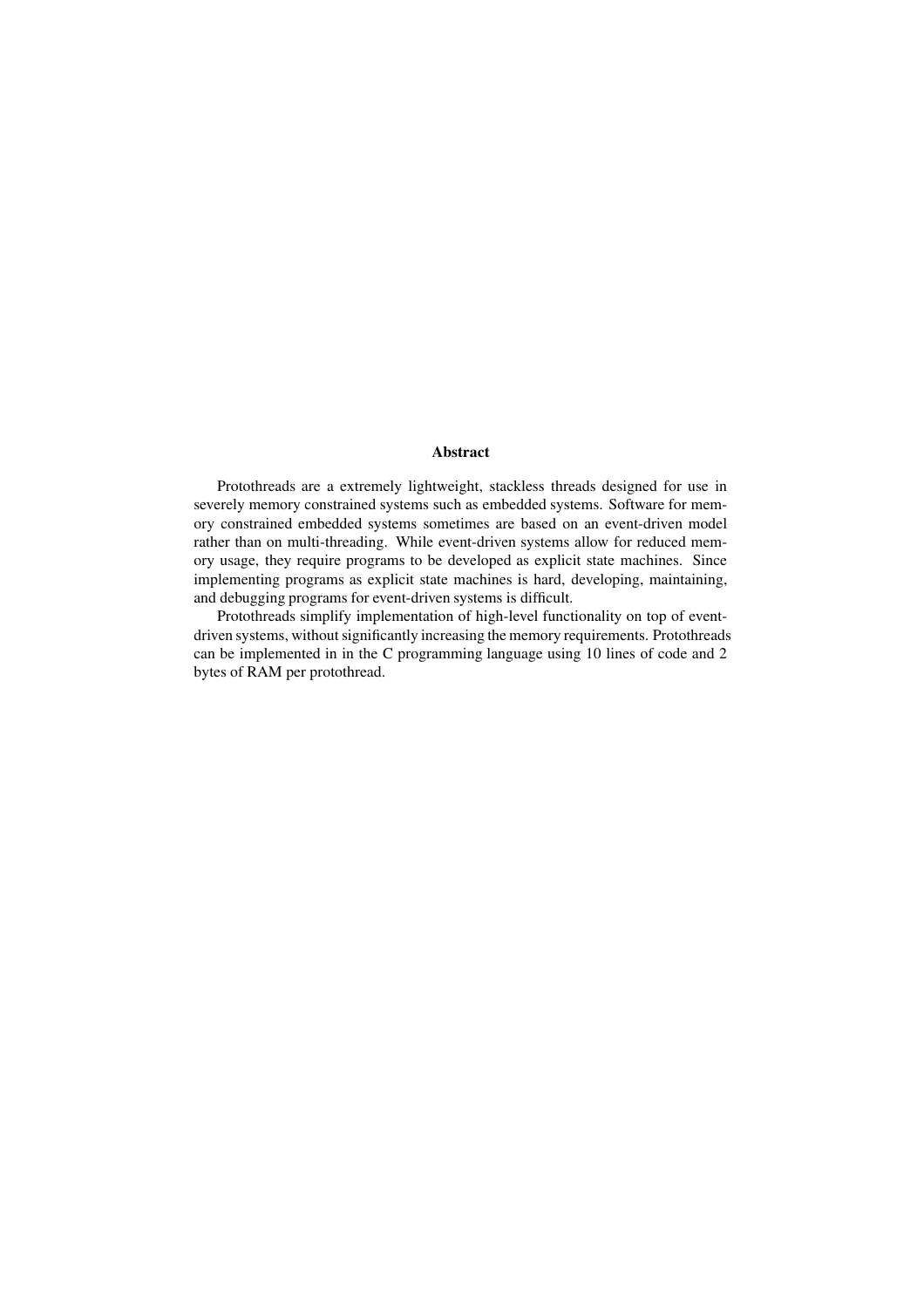## **Chapter 1**

## **Protothreads**

### **1.1 Introduction**

Event-driven programming is a common concurrency mechanism for memory constrained embedded systems. Unlike multithreaded systems, event-driven systems do not require per-thread stacks thereby reducing the memory requirements. For this reason, we based both the uIP TCP/IP stack [7, 8] and the Contiki OS [6, 9] on an event-driven concurrency mechanism. However, after a few years of experience with programming these systems, it has become apparent that event-driven code is difficult to write, understand, maintain, and debug. This experience is similar to what others report [13].

While the event-driven model and the threaded model can be shown to be equivalent [12], programs written in the two models typically display differing characteristics [1]. The advantages and disadvantages of the two models are a debated topic [14, 18].

This report introduces *protothreads*, a novel concurrency mechanism intended to remedy some of the problems with event-driven programming, without the memory overhead of full multi-threading. We argue that protothreads can reduce the number of explicit state machines required to a type of programs that are typical for many embedded systems. We believe this reduction leads to programs that are easier to develop, debug, and maintain.

We demonstrate that protothreads can be implemented in the C programming language, using only standard C language constructs and without any architecture-specific machine code.

The rest of this report is structured as follows. Section 1.2 presents a motivating example and Section 1.3 introduces the notion of protothreads. Section 1.4 discusses related work, and the report is concluded in Section 1.5. Appendix A contains the full source code of the protothreads library, and Appendix B contains a condensed version of the code. Appendix C shows how a software driver for a particular radio interface chip was simplified using protothreads, and Appendix D includes the copyright license for all the source code in this report.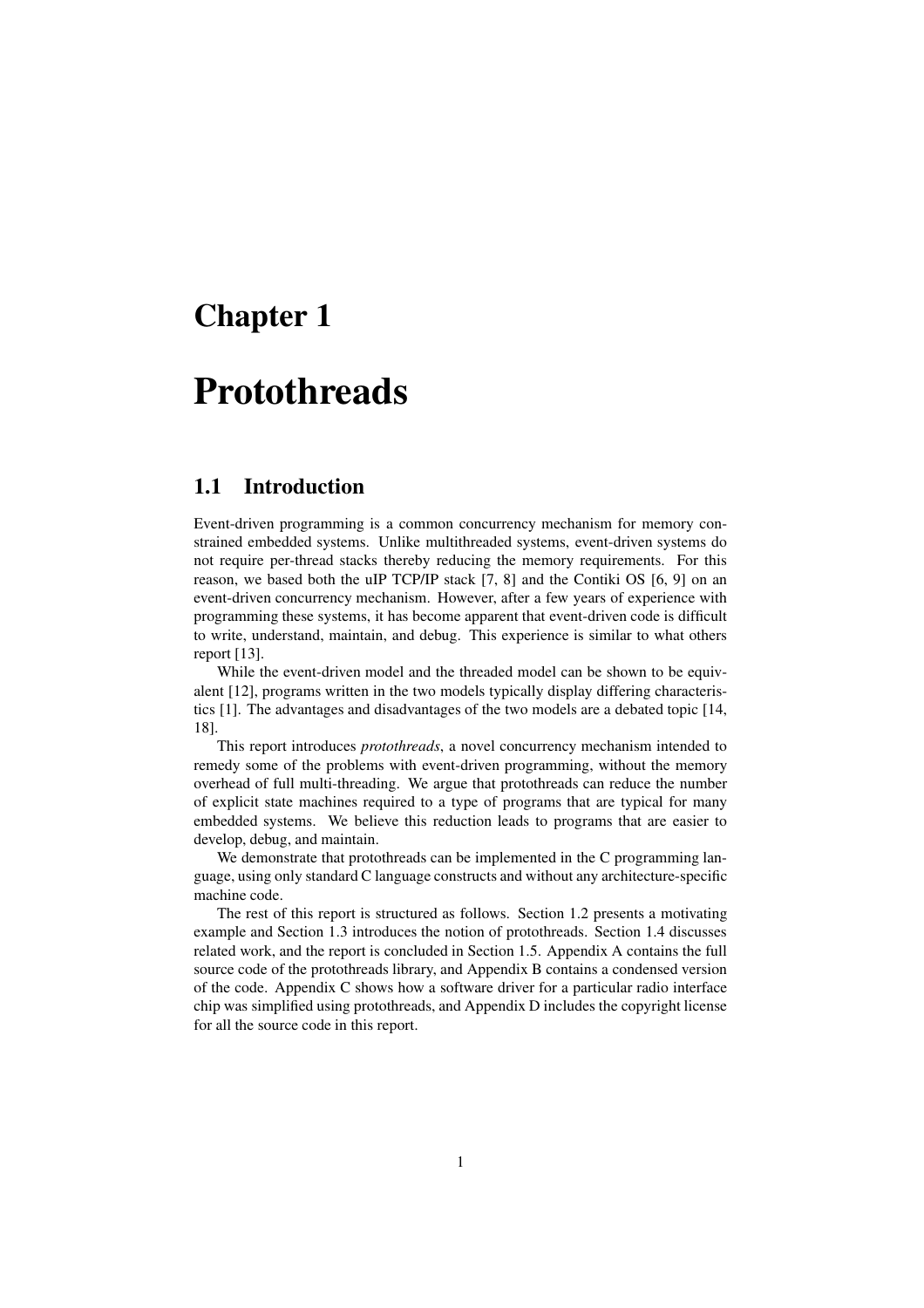#### **1.2 Motivation**

To illustrate how high-level functionality is implemented using state machines, we consider a hypothetical energy-conservation mechanism for the nodes used in wireless sensor networks [2]. In such networks, it is very important that the nodes conserve their energy. Since the wireless communication device typically is the most energy consuming device, it is imperative that the communication device is turned off as often as possible to conserve the energy of the device.

Like most energy conservation mechanisms for wireless sensor networks, this hypothetical mechanism in this report switches the radio on and off at regular intervals. The mechanism works as follows:

- 1. Turn radio on.
- 2. Wait for  $t_{awake}$  milliseconds.
- 3. Turn radio off, but only if all communication has completed.
- 4. If communication has not completed, wait until it has completed. Then turn off the radio.
- 5. Wait for  $t_{sleep}$  milliseconds. If the radio could not be turned off before  $t_{sleep}$ milliseconds because of remaining communication, do not turn the radio off at all.
- 6. Repeat from step 1.

To implement this protocol in an event-driven model, we first need to identify a set of states around which the state machine can be designed. For this protocol, we can see three states: *on* – the radio is turned on, *waiting* – waiting for any remaining communication to complete, and *off* – the radio is off. Figure 1.1 shows the resulting state machine, including the state transitions.



Figure 1.1: State machine realization of the radio sleep cycle protocol.

To implement this state machine in C, we use an explicit state variable, state, that can take on the values OFF, ON, and WAITING. We use a C switch statement to perform different actions depending on the state variable. The code is placed in an event handler function that is called whenever an event occurs. Possible events in this case are that a timer expires and that communication completes. The resulting C code is shown in Figure 1.2.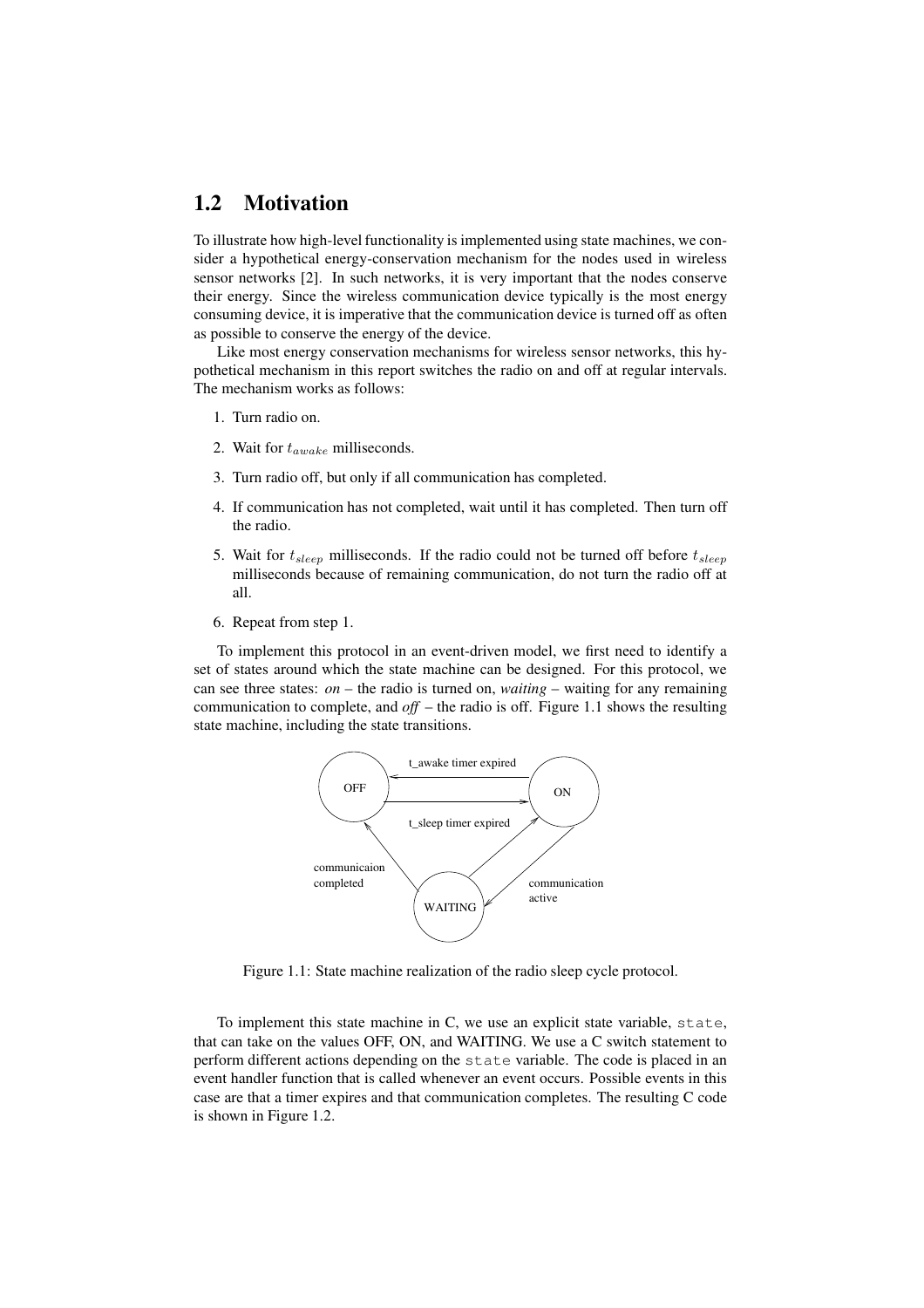```
enum {
  ON.
  WATTING.
  OFF
} state;
void radio wake eventhandler() {
  switch(state) {
  case OFF:
    if(timer_expired(&timer)) {
      radio_on();
      state = ON;
      timer_set(&timer, T_AWAKE);
    }
    break;
  case ON:
    if(timer_expired(&timer)) {
     timer_set(&timer, T_SLEEP);
      if(!communication_complete()) {
        state = WAITING;
      } else {
        radio_off();
        state = OFF;
      }
    \mathbf{I}break;
  case WAITING:
    if(communication_complete()
       || timer_expired(&timer)) {
      state = ON;
      timer_set(&timer, T_AWAKE);
    } else {
      radio_off();
      state = OFF;
    }
    break;
  }
}
```
Figure 1.2: The radio sleep cycle implemented with events.

We note that this simple mechanism results in a fairly large amount of C code. The structure of the mechanism, as it is described by the six steps above, is not immediately evident from the C code.

### **1.3 Protothreads**

Protothreads [5] are an extremely lightweight stackless type of threads, designed for severely memory constrained systems. Protothreads provide *conditional blocking* on top of an event-driven system, without the overhead of per-thread stacks.

We developed protothreads in order to deal with the complexity of explicit state machines in the event-driven uIP TCP/IP stack [8]. For uIP, we were able to substan-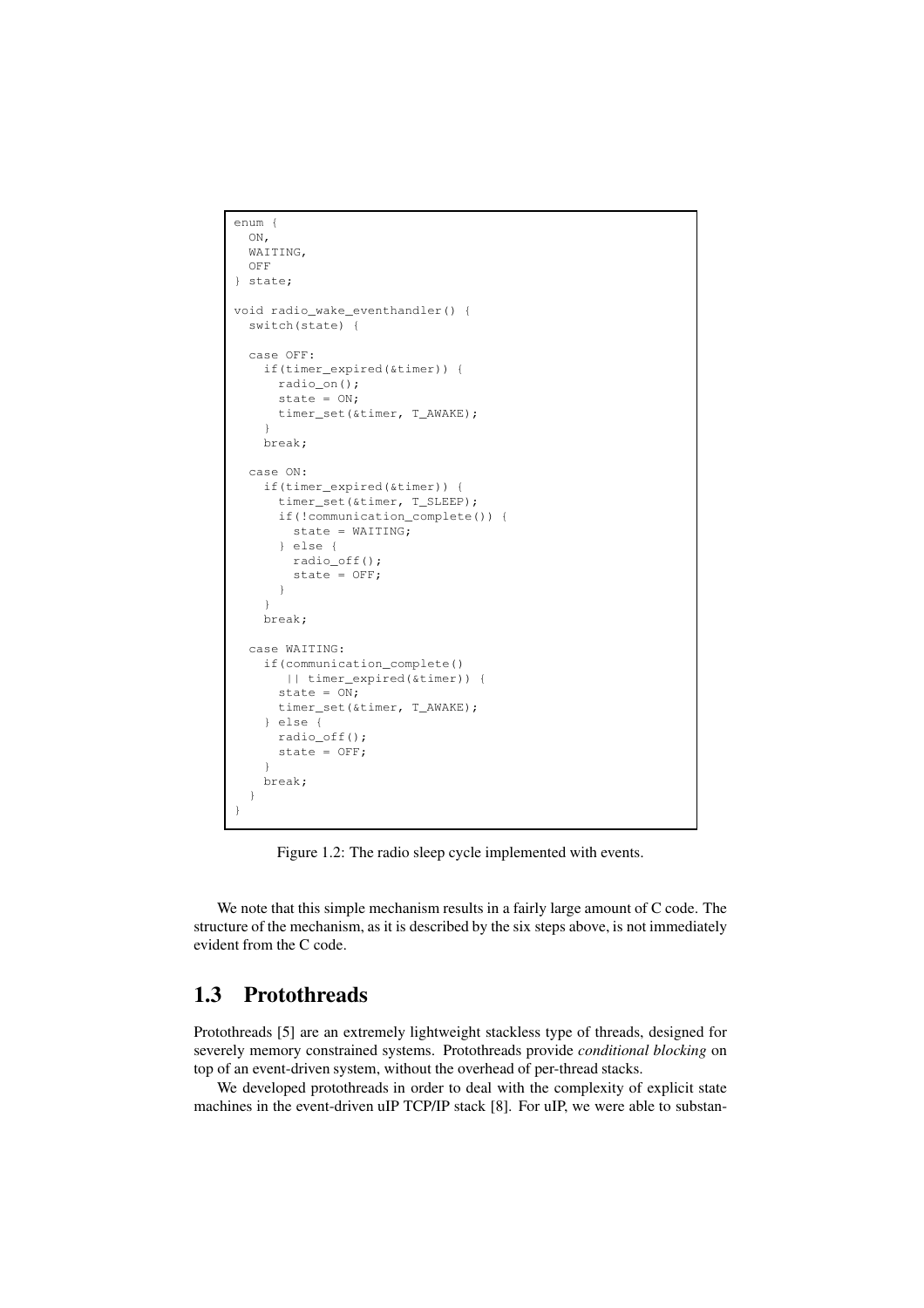```
PT_THREAD(radio_wake_thread(struct pt *pt)) {
 PT_BEGIN(pt);
 while(1) {
    radio_on();
    timer_set(&timer, T_AWAKE);
    PT_WAIT_UNTIL(pt, timer_expired(&timer));
    timer_set(&timer, T_SLEEP);
    if(!communication_complete()) {
      PT_WAIT_UNTIL(pt, communication_complete()
                        || timer_expired(&timer));
    }
    if(!timer_expired(&timer)) {
      radio_off();
      PT_WAIT_UNTIL(pt, timer_expired(&timer));
    }
  }
  PT_END(pt);
}
```
Figure 1.3: The radio sleep cycle implemented with protothreads.

tially reduce the number of state machines and explicit states used in the implementations of a number of application level communication protocols. For example, the uIP FTP client could be simplified by completely removing the explicit state machine, and thereby reducing the number of explicit states from 20 to one.

#### **1.3.1 Protothreads versus events**

Programs written for an event-driven model typically have to be implemented as explicit state machines. In contrast, with protothreads programs can be written in a sequential fashion without having to design explicit state machines. To illustrate this, we return to the radio sleep cycle example from the previous section.

Figure 1.3 shows how the radio sleep cycle mechanism is implemented with protothreads. Comparing Figure 1.3 and Figure 1.2, we see that the protothreads-based implementation not only is shorter, but also more closely follows the specification of the radio sleep mechanism. Due to the linear code flow of this implementation, the overall logic of the sleep cycle mechanism is visible in the C code. Also, in the protothreadsbased implementation we are able to make use of regular C control flow mechanisms such as while loops and if statements.

#### **1.3.2 Protothreads versus threads**

The main advantage of protothreads over traditional threads is that protothreads are very lightweight: a protothread does not require its own stack. Rather, all protothreads run on the same stack and context switching is done by stack rewinding. This is advantageous in memory constrained systems, where a stack for a thread might use a large part of the available memory. In comparison, the memory requirements of a protothread that of an unsigned integer. No additional stack is needed for the protothread.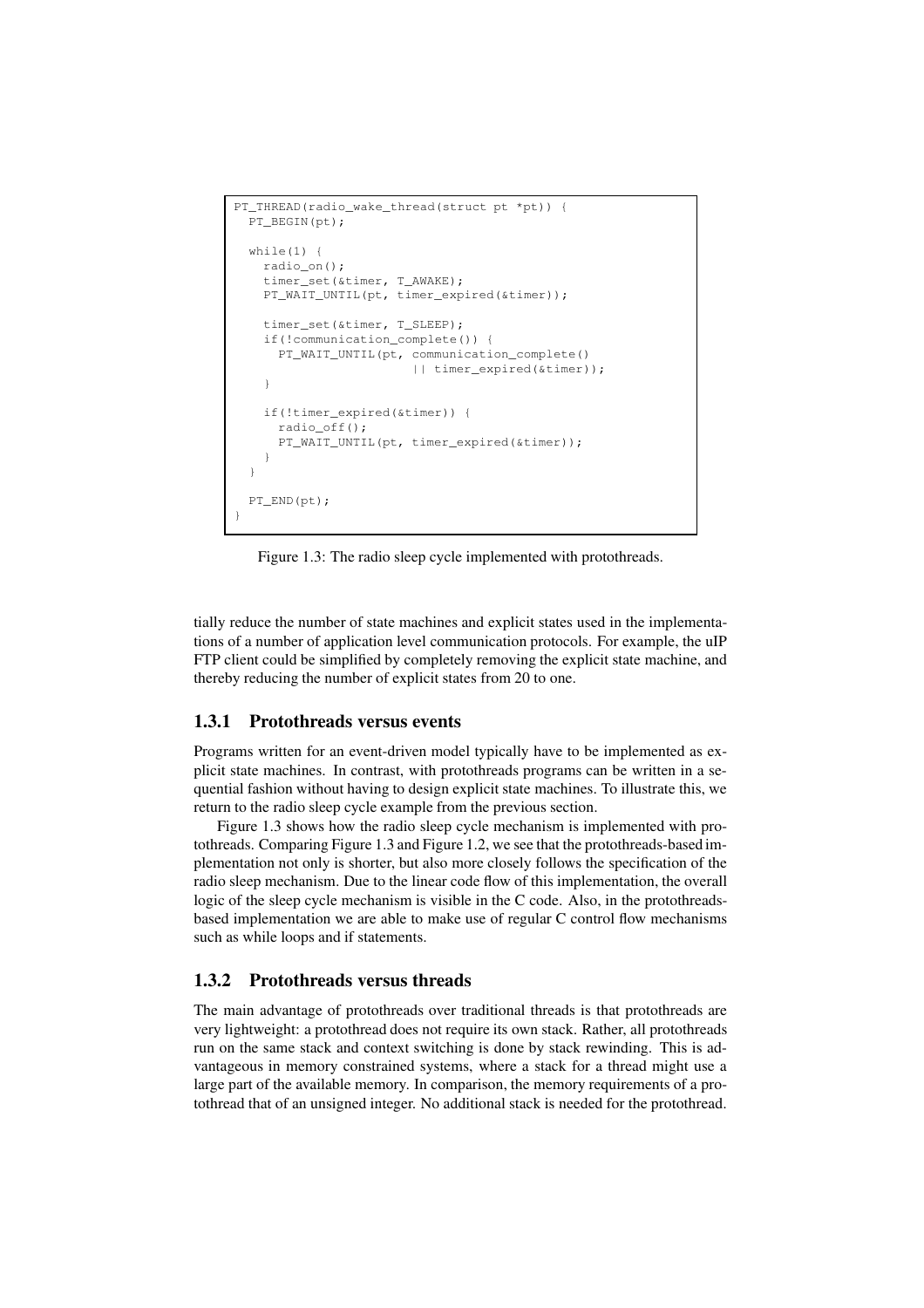Unlike a thread, a protothread runs only within a single C function and cannot span over other functions. A protothread may call normal C functions, but cannot block inside a called function. Blocking inside nested function calls is instead implemented by spawning a separate protothread for each potentially blocking function. Unlike threads, protothreads makes blocking explicit: the programmer knows exactly which functions that potentially may yield.

#### **1.3.3 Comparison**

Table 1.1 summarizes the features of protothreads and compares them with the features of events and threads.

|                      |        |                | <b>Proto-</b> |
|----------------------|--------|----------------|---------------|
| Feature              | Events | <b>Threads</b> | threads       |
| Control structures   | No     | Yes            | Yes           |
| Debug stack retained | No     | Yes            | Yes           |
| Implicit locking     | Yes    | N <sub>0</sub> | Yes           |
| Preemption           | No     | Yes            | No            |
| Automatic variables  | N٥     | Yes            | No            |

Table 1.1: Qualitative comparison between events, threads and protothreads

- **Control structures.** One of the advantages of threads over events is that threads allow programs to make full use of the control structures (e.g., *if* conditionals and *while* loops) provided by the programming language. In the event-driven model, control structures must be broken down into two or more pieces in order to implement continuations [1]. In contrast, both threads and protothreads allow blocking statements to be used together with control structures.
- **Debug stack retained.** Because the manual stack management and the free flow of control in the event-driven model, debugging is difficult as the sequence of calls is not saved on the stack [1]. With both threads and protothreads, the full call stack is available for debugging.
- **Implicit locking.** With manual stack management, as in the event-driven model, all yield points are immediately visible in the code. This makes it evident to the programmer whether or not a structure needs to be locked. In the threaded model, it is not as evident that a particular function call yields. Using protothreads, however, potentially blocking statements are explicitly implemented with a PT WAIT statement. Program code between such statements never yields.
- **Preemption.** The semantics of the threaded model allows for preemption of a running thread: the thread's stack is saved, and execution of another thread can be continued. Because both the event-driven model and protothreads use a single stack, preemption is not possible within either of these models.
- **Automatic variables.** Since the threaded model allocates a stack for each thread, automatic variables—variables with function local scope automatically allocated on the stack—are retained even when the thread blocks. Both the event-driven model and protothreads use a single shared stack for all active programs, and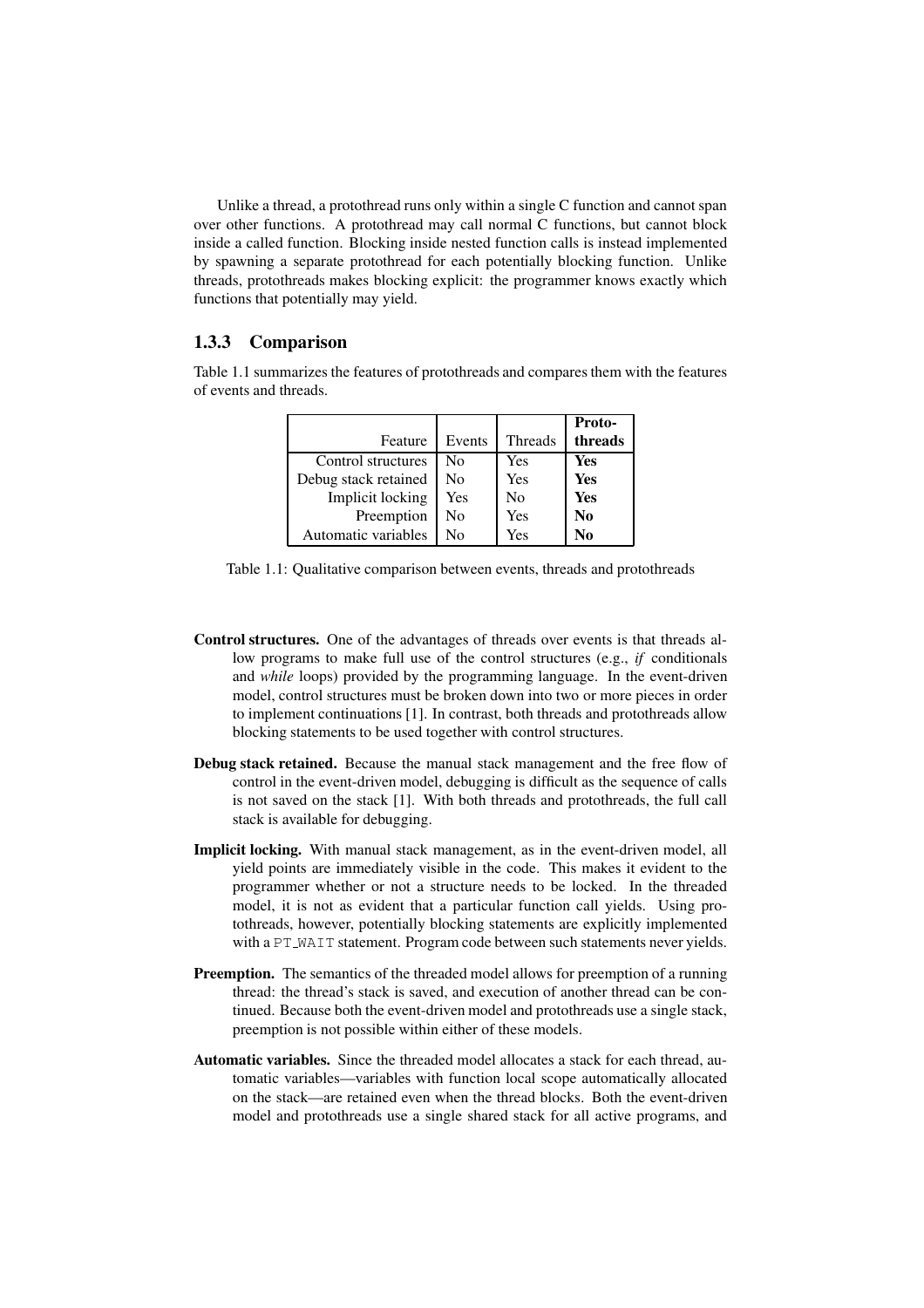rewind the stack every time a program blocks. Therefore, with protothreads, automatic variables are not saved across a blocking wait. This is discussed in more detail below.

#### **1.3.4 Limitations**

While protothreads allow programs to take advantage of a number of benefits of the threaded programming model, protothreads also impose some of the limitations from the event-driven model. The most evident limitation from the event-driven model is that automatic variables—variables with function-local scope that are automatically allocated on the stack—are notsaved across a blocking wait. While automatic variables can still be used inside a protothread, the contents of the variables must be explicitly saved before executing a wait statement. The reason for this is that protothreads rewind the stack at every blocking statement, and therefore potentially destroy the contents of variables on the stack.

Many optimizing C compilers, including gcc, are able to detect if an automatic variable is unsafely used after a blocking statement. Typically a warning is produced, stating that the variable in question "might be used uninitialized in this function". While it may not be immediately apparent for the programmer that this warning is related to the use of automatic variables across a blocking protothreads statement, it does provide an indication that there is a problem with the program. Also, the warning indicates the line number of the problem which assists the programmer in identifying the problem.

The limitation on the use of automatic variables can be handled by using an explicit *state object*, much in the same way as is done in the event-driven model. The state object is a chunk of memory that holds the contents of all automatic variables that need to be saved across a blocking statement. It is, however, the responsibility of the programmer to allocate and maintain such a state object.

It should also be noted that protothreads do not limit the use of *static local* variables. Static local variables are variables that are local in scope but allocated in the data section. Since these are not placed on the stack, they are not affected by the use of blocking protothreads statements. For functions that do not need to be re-entrant, using static local variables instead of automatic variables can be an acceptable solution to the problem.

#### **1.3.5 Implementation**

Protothreads are based on a low-level mechanism that we call *local continuations* [10]. A local continuation is similar to ordinary continuations [15], but does not capture the program stack. Local continuations can be implemented in a variety of ways, including using architecture specific machine code, C-compiler extensions, and a non-obvious use of the C *switch* statement. In this paper, we concentrate on the method based on the C switch statement.

A local continuation supports two operations; it can be either *set* or *resumed*. When a local continuation is set, the state of the function—all CPU registers including the program counter but excluding the stack—is captured. When the same local continuation is resumed, the state of the function is reset to what it was when the local continuation was set.

A protothread consists of a C function and a single local continuation. The protothread's local continuation is *set* before each conditional blocking wait. If the condi-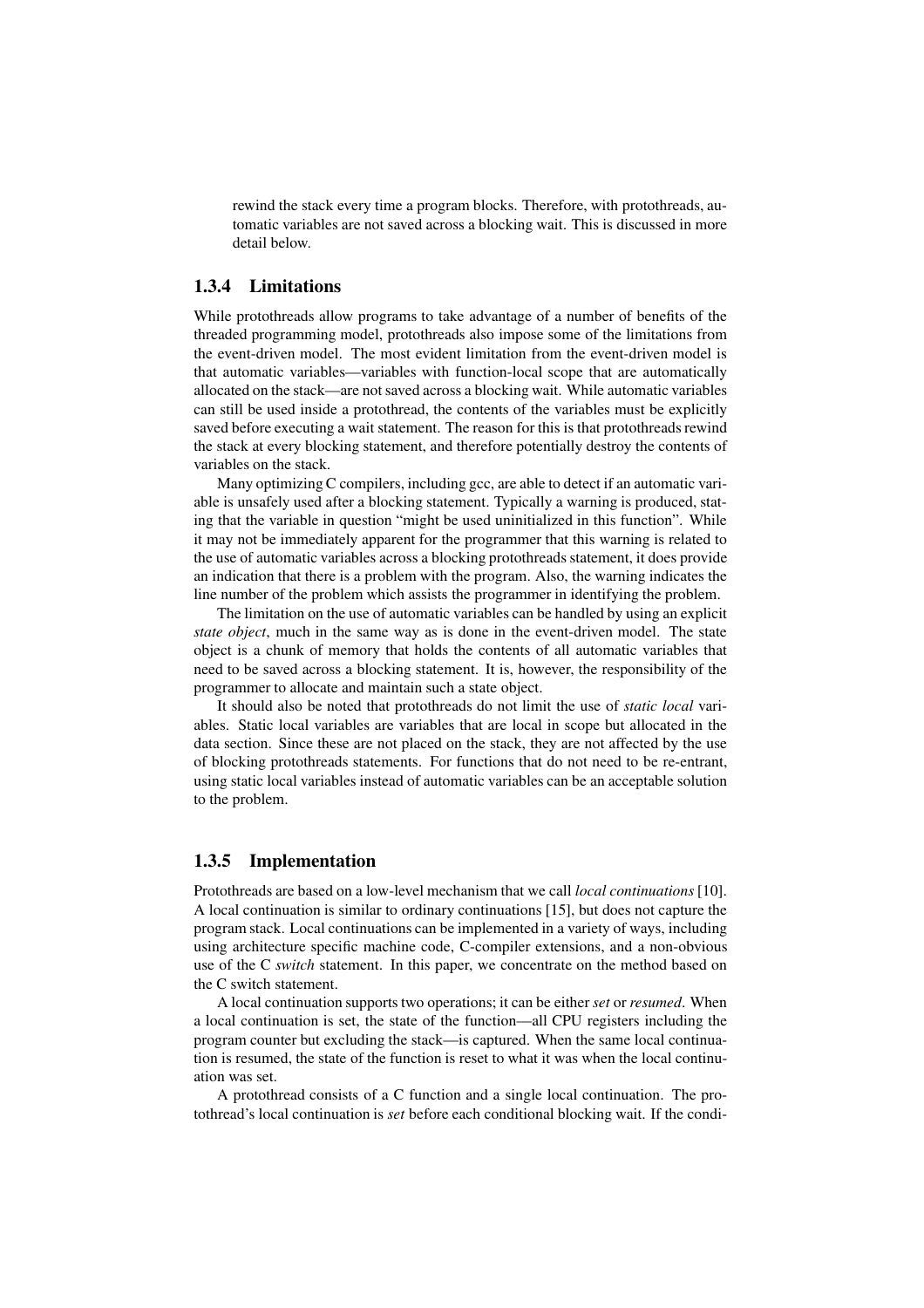tion is true and the wait is to be performed, the protothread executes an explicit return statement, thus returning to the caller. The next time the protothread is invoked, the protothread *resumes* the local continuation that was previously set. This will effectively cause the program to jump to the conditional blocking wait statement. The condition is re-evaluated and, once the condition is false, the protothread continues to execute the function.

| #define RESUME(lc) switch(lc) { case 0:                                |
|------------------------------------------------------------------------|
| $\# \text{define SET}(lc)$ $lc = \_$ LINE $\_$ ; case $\_$ LINE $\_$ : |

Figure 1.4: The local continuation *resume* and *set* operations implemented using the C switch statement.

Local continuations can be implemented using standard C language constructs and a non-obvious use of the C switch statement. With this technique, the local continuation is represented by an unsigned integer. The resume operation is implemented as an open switch statement, and the set operation is implemented as an assignment of the local continuation and a case statement, as shown in Figure 1.4. Each set operation sets the local continuation to a value that is unique within each function, and the resume operation's switch statement jumps to the corresponding case statement. The case 0: statement in the implementation of the resume operation ensures that the resume statement does nothing if is the local continuation is zero.

Figure 1.5 shows the example radio sleep cycle mechanism from Section 1.2 with the protothreads statements expanded using the C switch implementation of local continuations. We see how each PT WAIT UNTIL statement has been replaced with a case statement, and how the PT BEGIN statement has been replaced with a switch statement. Finally, the PT END statement has been replaced with a single right curly bracket, which closes the switch block that was opened by the PT BEGIN statement. We also note the similarity between Figure 1.5 and the event-based implementation in Figure 1.2. While the resulting C code is very similar in the two cases, the process of arriving at the code is different. With the event-driven model, the programmer must explicitly design and implement a state machine. With protothreads, the state machine is automatically generated.

The non-obviousness of the C switch implementation of local continuations is that the technique appears to cause problems when a conditional blocking statement is used inside a nested C control statement. For example, the case 13: statement in Figure 1.5 appears inside an if block, while the corresponding switch statement is located at a higher block. However, this is a valid use of the C switch statement: case statements may be located anywhere inside a switch block. They do not need to be in the same level of nesting, but can be located anywhere, even inside nested if or for blocks. This use of the switch statement is likely to first have been publicly described by Duff [4]. The same technique has later been used by Tatham to implement coroutines in C [16].

The implementation of protothreads using the C switch statements imposes a restriction on programs using protothreads: programs cannot utilize switch statements together with protothreads. If a switch statement is used by the program using protothreads, the C compiler will is some cases emit an error, but in most cases the error is not detected by the compiler. This is troublesome as it may lead to unexpected run-time behavior which is hard to trace back to an erroneous mixture of one particular imple-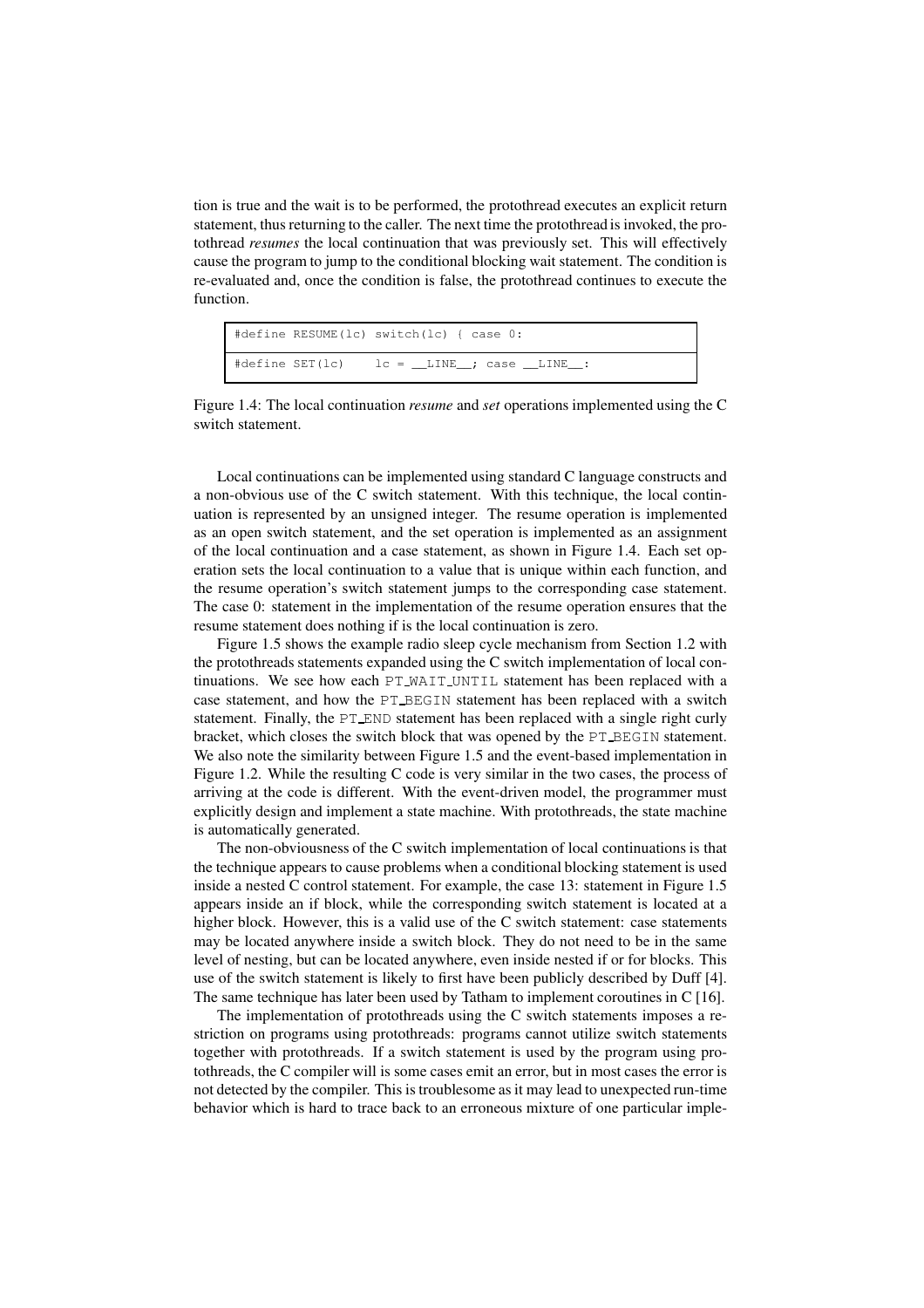```
void radio_wake_thread(struct pt *pt) {
 switch(pt->lc) {
 case 0:
 while(1) {
   radio_on();
   timer_set(&timer, T_AWAKE);
   pt->lc = 8;case 8:
   if(!timer_expired(&timer)) {
     return;
    }
   timer_set(&timer, T_SLEEP);
   if(!communication_complete()) {
     pt->lc = 13;case 13:
     if(!(communication_complete() ||
          timer_expired(&timer))) {
        return;
      }
    }
   if(!timer_expired(&timer)) {
     radio_off();
     pt->lc = 18;case 18:
     if(!timer_expired(&timer)) {
       return;
      }
    }
  }
  }
}
```
Figure 1.5: C switch statement expansion of the protothreads code in Figure 1.3

mentation of protothreads and switch statements. We have not yet found a suitable solution for this problem.

### **1.4 Related Work**

Kasten and Römer  $[11]$  have also identified the need for new abstractions for managing the complexity of event-triggered programming. They introduce OSM, a state machine programming model based on Harel's StateCharts. The model reduces both the complexity of the implementations and the memory usage. Their work is different from protothreads in that OSM requires support from an external OSM compiler to produce the resulting C code, whereas protothreads only make use of the regular C preprocessor.

Dabek et. al [3] presents *libasynch*, a C++ library that assist the programmer in writing event-driven programs. The library provides garbage collection of allocated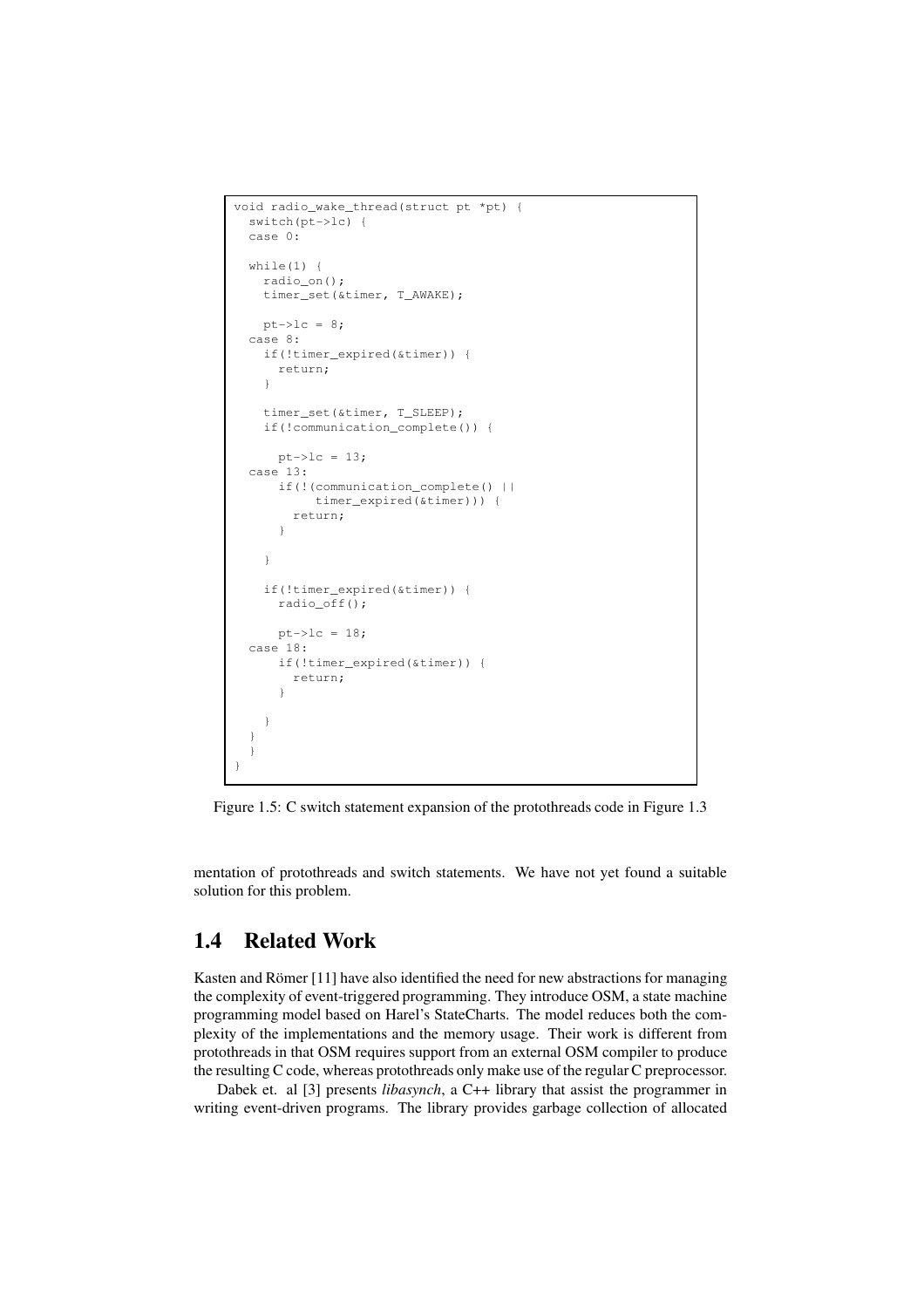memory as well as a type-safe way to pass state between callback functions. However, the libasynch library does not provide sequential execution and software written with the library cannot use language flow control statements across blocking calls.

Adya et. al [1] discusses the respective merits of event-driven and threaded programming and presents a hybrid approach that shows that the event-driven and multithreaded code can coexist in a unified concurrency model. The authors have developed a set of adaptor functions that allows event-driven code to call threaded code, and threaded code to call event-driven code, without requiring that the caller has knowledge of which approach the callee uses.

### **1.5 Conclusions**

Event-driven programming is a common concurrency model for memory constrained embedded systems. In order to implement high-level operations under this model, programs have to be written as explicit state machines. Software implemented using explicit state machines is often hard to understand, debug, and maintain.

We have presented *protothreads* as a programming abstraction that reduces the complexity of implementations of high-level functionality for event-triggered systems. With protothreads, programs can perform *conditional blocking* on top of event-triggered systems with run-to-completion semantics, without the overhead of full multi-threading.

#### **Acknowledgments**

This work was partly financed by VINNOVA, the Swedish Agency for Innovation Systems, and the European Commission under contract IST-004536-RUNES.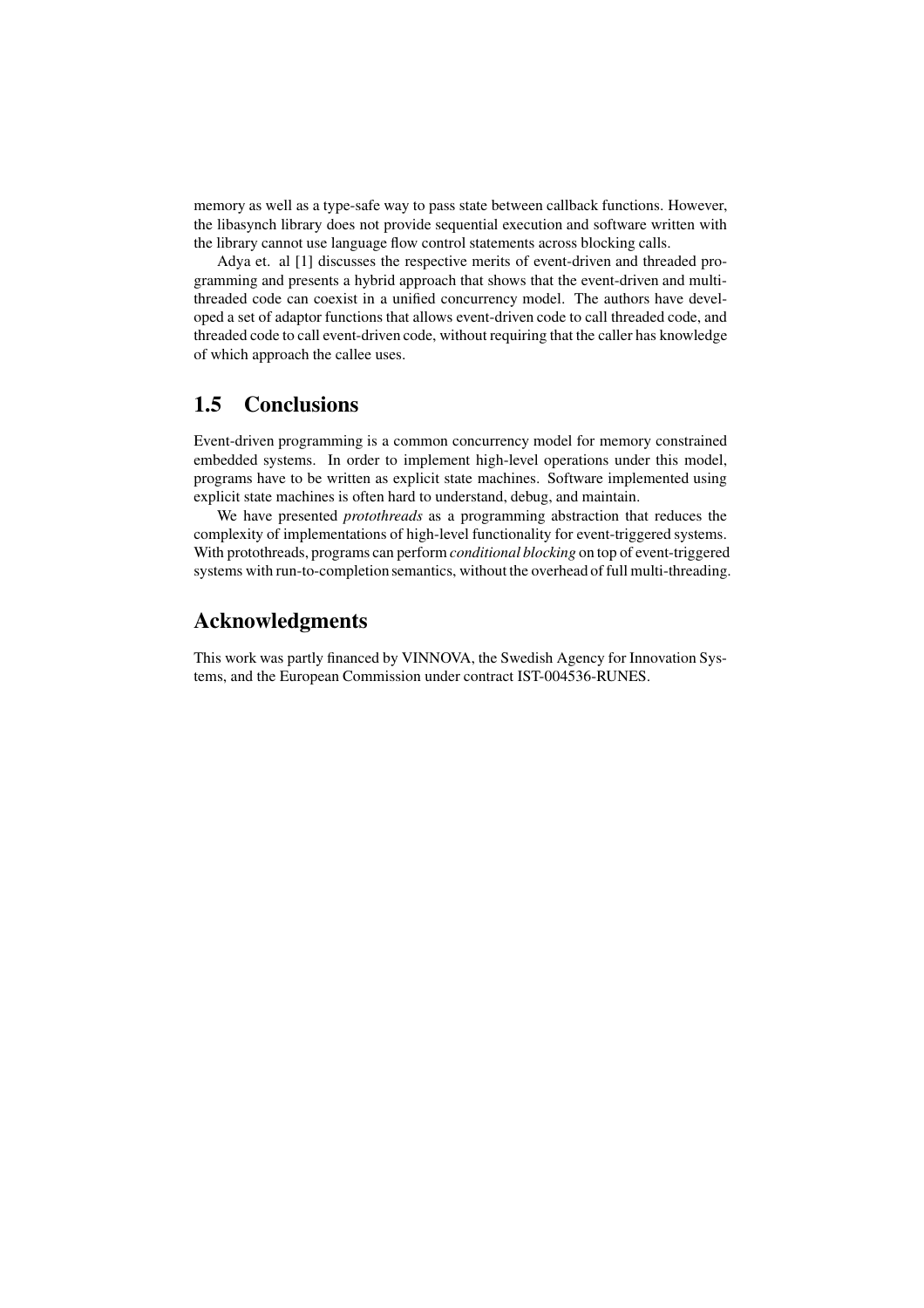# **Bibliography**

- [1] A. Adya, J. Howell, M. Theimer, W. J. Bolosky, and J. R. Douceur. Cooperative Task Management Without Manual Stack Management. In *Proceedings of the USENIX Annual Technical Conference*, pages 289–302, 2002.
- [2] I. Akyildiz, W. Su, Y. Sankarasubramaniam, and E. Cayirci. A survey on sensor networks. *IEEE Commun. Mag.*, 40(8):102–114, 2002.
- [3] F. Dabek, N. Zeldovich, F. Kaashoek, D. Mazieres, ` and R. Morris. Event-driven programming for robust software. In *Proceedings of the 2002 SIGOPS European Workshop*, Saint-Emilion, France, September 2002.
- [4] T. Duff. Re: Explanation please! Usenet news article, Message-ID: <8144@alice.UUCP>, August 1988.
- [5] A. Dunkels. Protothreads web site. Web page. Visited 2005-03-18. URL: http://www.sics.se/˜adam/pt/
- [6] A. Dunkels. The Contiki Operating System. Web page. Visited 2005-03-18. URL: http://www.sics.se/˜adam/contiki/
- [7] A. Dunkels. uIP a TCP/IP stack for 8- and 16-bit microcontrollers. Web page. Visited 2005-03-18. URL: http://www.sics.se/˜adam/uip/
- [8] A. Dunkels. Full TCP/IP for 8-bit architectures. In *Proceedings of The First International Conference on Mobile Systems, Applications, and Services (MO-BISYS '03)*, May 2003.
- [9] A. Dunkels, B. Grönvall, and T. Voigt. Contiki a lightweight and flexible operating system for tiny networked sensors. In *Proceedings of the First IEEE Workshop on Embedded Networked Sensors*, Tampa, Florida, USA, November 2004.
- [10] A. Dunkels and O. Schmidt. Protothreads Lightweight Stackless Threads in C. Technical Report T2005:05, Swedish Institute of Computer Science.
- [11] O. Kasten and K. Römer. Beyond event handlers: Programming wireless sensors with attributed state machines. In *The Fourth International Conference on Information Processing in Sensor Networks (IPSN)*, Los Angeles, USA, April 2005.
- [12] H. C. Lauer and R. M. Needham. On the duality of operating systems structures. In *Proc. Second International Symposium on Operating Systems*, October 1978.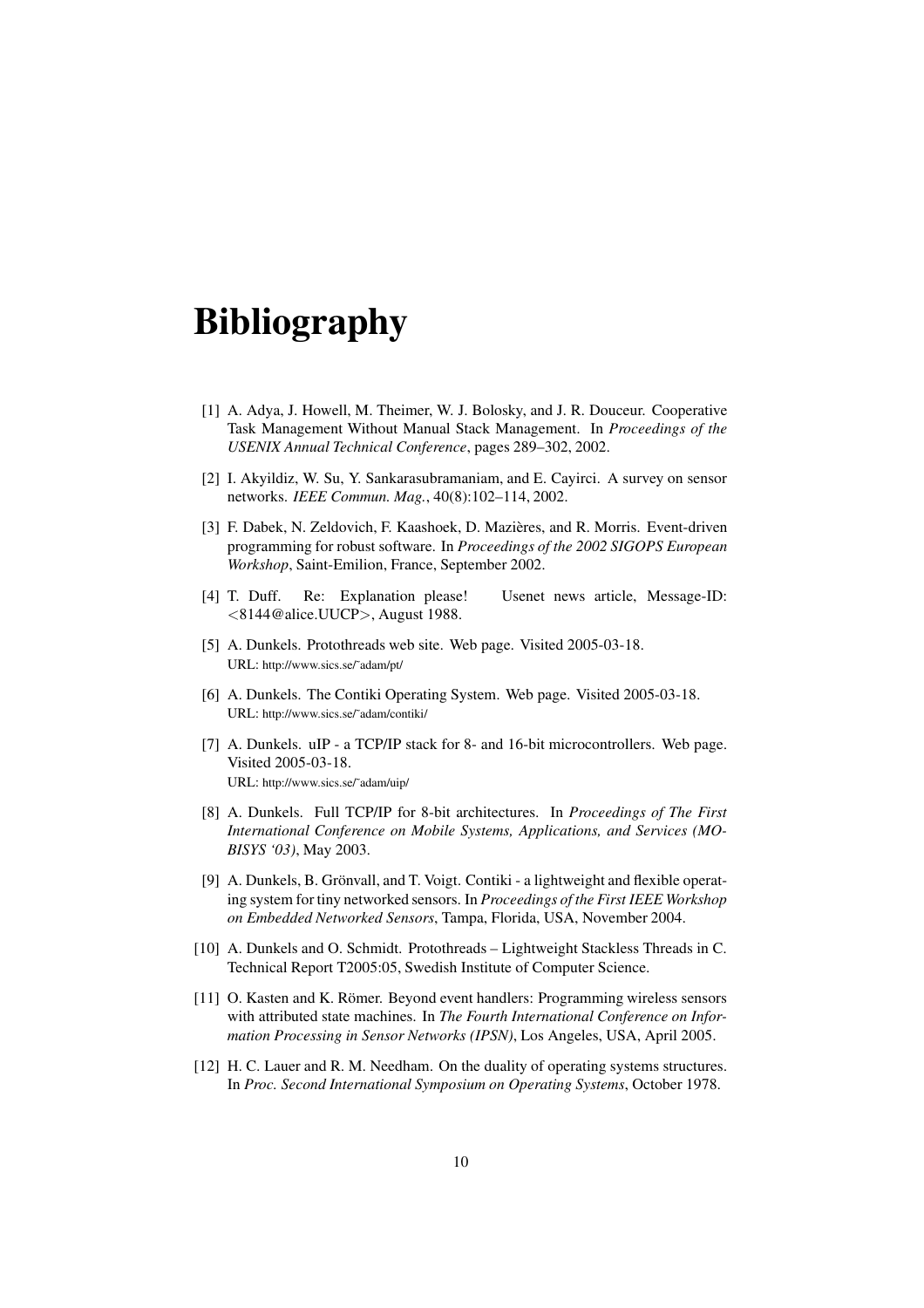- [13] P. Levis, S. Madden, D. Gay, J. Polastre, R. Szewczyk, A. Woo, E. Brewer, and D. Culler. The Emergence of Networking Abstractions and Techniques in TinyOS. In *Proc. NSDI'04*, March 2004.
- [14] J. K. Ousterhout. Why threads are a bad idea (for most purposes). Invited Talk at the 1996 USENIX Technical Conference, 1996.
- [15] J. C. Reynolds. The discoveries of continuations. *Lisp Symbol. Comput.*, 6(3):233–247, 1993.
- [16] S. Tatham. Coroutines in C. Web page, 2000. URL: http://www.chiark.greenend.org.uk/˜sgtatham/coroutines.html
- [17] The GCC Team. The GNU compiler collection. Web page. 2002-10-14. URL: http://gcc.gnu.org/
- [18] R. von Behren, J. Condit, and E. Brewer. Why events are a bad idea (for highconcurrency servers). In *Proceedings of the 9th Workshop on Hot Topics in Operating Systems*, May 2003.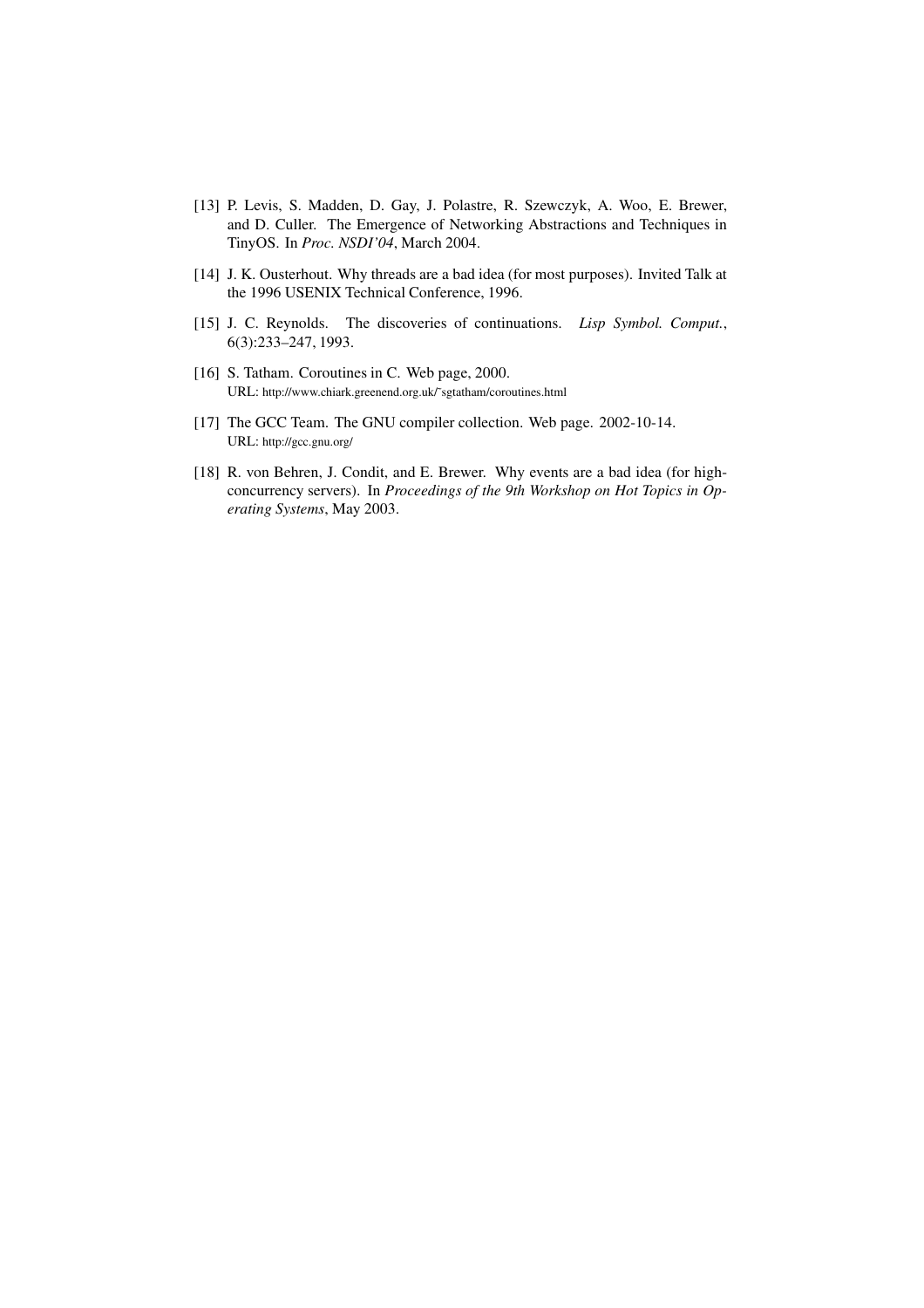## **Appendix A**

# **The Protothreads Library Source Code**

This appendix presents the full implementation of the protothreads library, as well as two implementations of local continuations.

### **A.1 Protothreads**

```
struct pt {
 lc_t lc;
};
#define PT_THREAD_WAITING 0
#define PT_THREAD_EXITED 1
/**
* Declaration of a protothread.
 *
 * This macro is used to declare a protothread. All protothreads must
* be declared with this macro.
*
*/
#define PT_THREAD(name_args) char name_args
/**
* Initialize a protothread.
 *
 * Initializes a protothread. Initialization must be done prior to
* starting to execute the protothread.
 *
 */
#define PT_INIT(pt) LC_INIT((pt)->lc)
/**
* Declare the start of a protothread inside the C function
* implementing the protothread.
 *
* This macro is used to declare the starting point of a
* protothread. It should be placed at the start of the function in
* which the protothread runs. All C statements above the PT_BEGIN()
* invokation will be executed each time the protothread is scheduled.
 *
```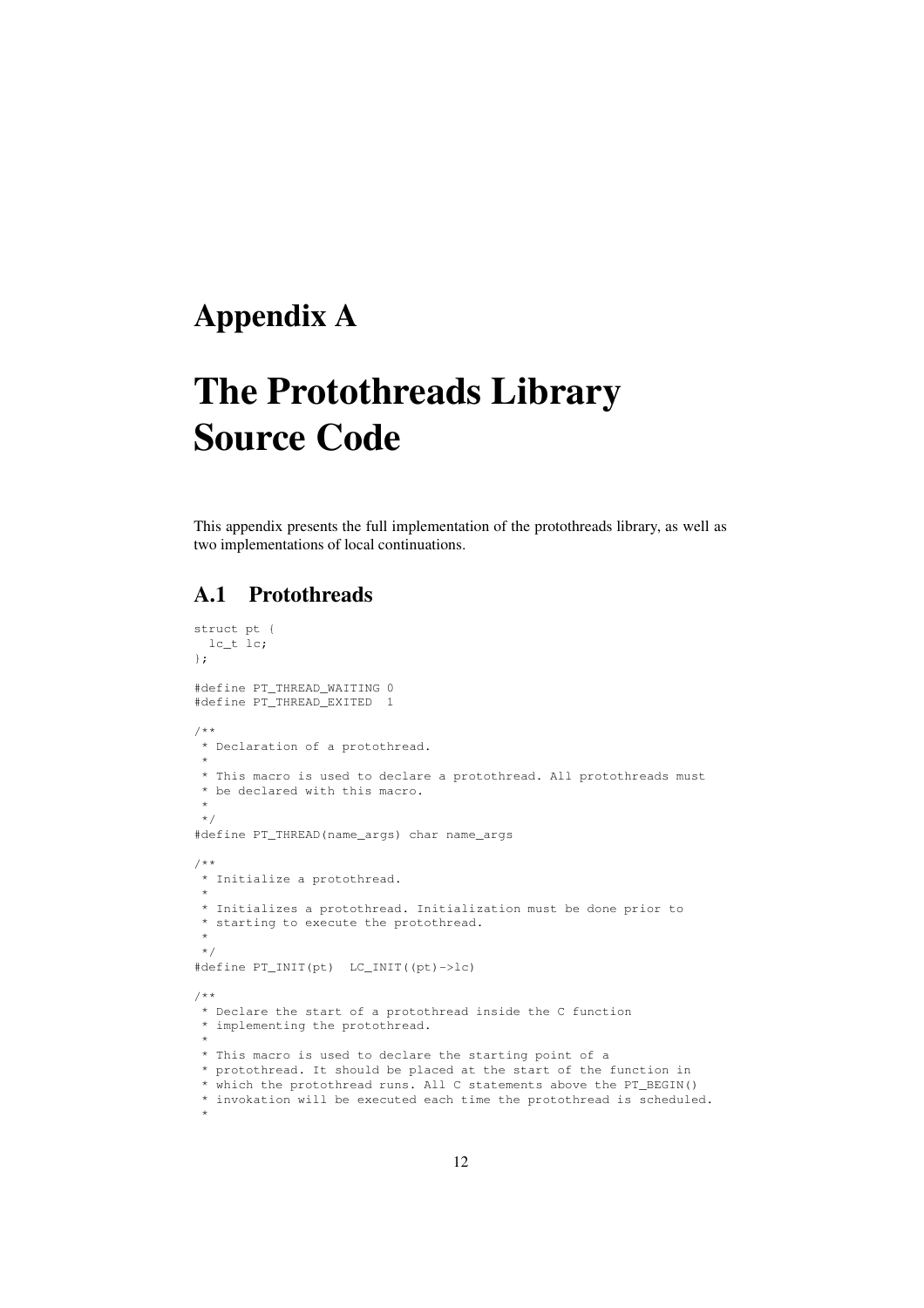```
*/
#define PT_BEGIN(pt) LC_RESUME((pt)->lc)
/*\
 do f \setminusif((pt)->lc != LC_NULL) { \
     LC\_RESUME((pt)->lc);\} \
    } while(0) *//**
 * Block and wait until condition is true.
 *
* This macro blocks the protothread until the specified condition is
* true.
 *
*/
#define PT_WAIT_UNTIL(pt, condition) \
 do { \setminusLC SET((pt)->lc): \setminusif(!(condition)) { \setminus }return PT_THREAD_WAITING; \
   \rightarrow \lambda} while(0)
/**
* Block and wait while condition is true.
 *
 * This function blocks and waits while condition is true. See
* PT_WAIT_UNTIL().
 *
*/
#define PT_WAIT_WHILE(pt, cond) PT_WAIT_UNTIL((pt), !(cond))
/**
* Block and wait until a child protothread completes.
 *
* This macro schedules a child protothread. The current protothread
* will block until the child protothread completes.
 *
* \note The child protothread must be manually initialized with the
* PT_INIT() function before this function is used.
 *
 */
#define PT_WAIT_THREAD(pt, thread) PT_WAIT_WHILE((pt), PT_SCHEDULE(thread))
/**
* Spawn a child protothread and wait until it exits.
 *
* This macro spawns a child protothread and waits until it exits. The
* macro can only be used within a protothread.
 *
*/
#define PT_SPAWN(pt, pt2, thread) \
 do \left\{ \begin{array}{c} \lambda \end{array} \right\}PT_INT( (pt2));PT_WAIT_THREAD((pt), (thread)); \
  } while(0)
/**
* Restart the protothread.
 *
 * This macro will block and cause the running protothread to restart
```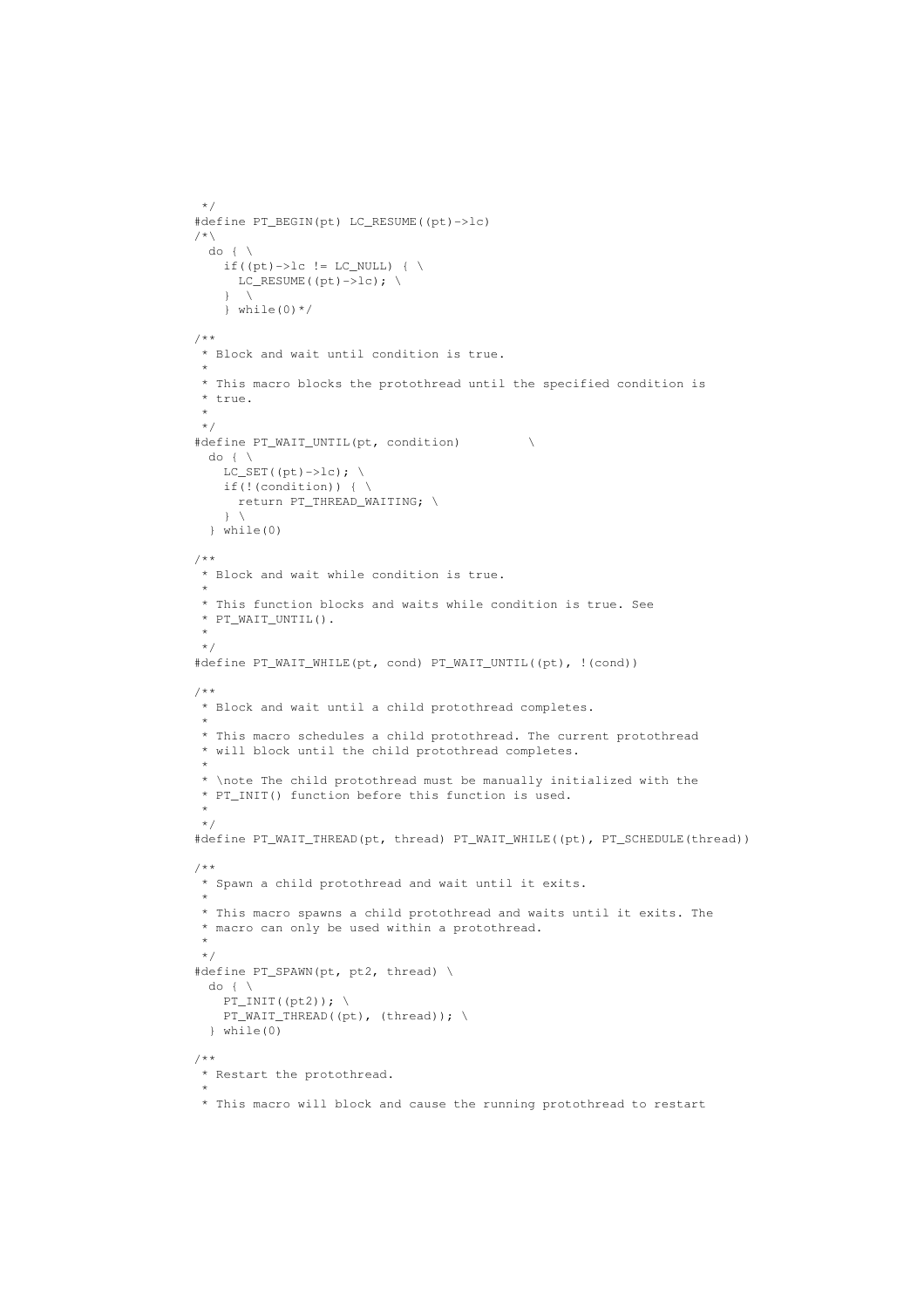```
* its execution at the place of the PT_BEGIN() call.
 *
 */
#define PT_RESTART(pt) \
 do { \setminusPT\_INIT(pt); \ \ \ \ \ \return PT_THREAD_WAITING; \
 } while(0)
/**
* Exit the protothread.
 *
* This macro causes the protothread to exit. If the protothread was
* spawned by another protothread, the parent protothread will become
* unblocked and can continue to run.
 *
*/
#define PT_EXIT(pt) \
 do f \setminusPT\_INIT(pt); \ \ \ \ \ \return PT_THREAD_EXITED; \
  } while(0)
/**
* Declare the end of a protothread.
 *
 * This macro is used for declaring that a protothread ends. It should
* always be used together with a matching PT_BEGIN() macro.
 *
*/
#define PT_END(pt) LC_END((pt)->lc); PT_EXIT(pt)
/ \star \star* Schedule a protothread.
 *
* This function shedules a protothread. The return value of the
* function is non-zero if the protothread is running or zero if the
 * protothread has exited.
 *
*/
#define PT_SCHEDULE(f) (f == PT_THREAD_WAITING)
```
### **A.2 Local continuations based on the C switch() statement**

This implementation of local continuations uses the C switch() statement to resume execution of a function somewhere inside the function's body. The implementation is based on the fact that switch() statements are able to jump directly into the bodies of control structures such as if() or while() statements.

This implementation is heavily inspired by Simon Tatham's coroutines implementation in C [16].

```
typedef unsigned short lc_t;
#define LC_INIT(s) s = 0;
#define LC_RESUME(s) switch(s) { case 0:
#define LC_SET(s) case LINE: s = LINE#define LC_END(s) }
```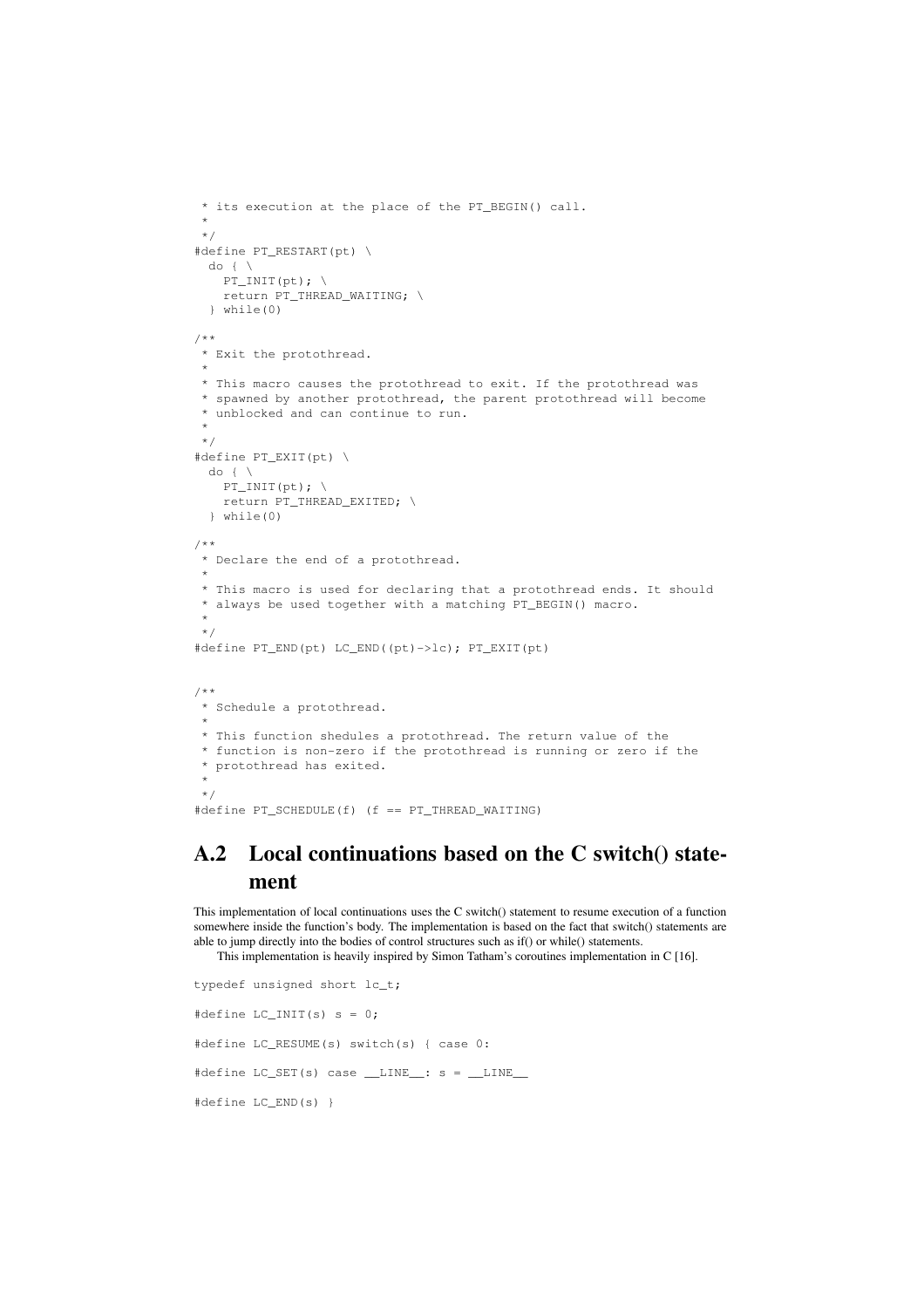### **A.3 Local continuations based on address labels**

This implementation of local continuations is based on a special feature of the GCC C compiler called "labels as values". This feature allows assigning pointers with the address of the code corresponding to a particular C label. The GCC documentation [17] comments the "labels as value" function as follows:

The analogous feature in Fortran is called an assigned goto, but that name seems inappropriate in C, where one can do more than simply store label addresses in label variables.

This implementation constructs a label for each LC\_SET() statement and stores the address of the label in the lc\_t variable. The label is constructed by concatenating the line number of the LC\_SET() statement with the string LC\_LABEL. Due to specifics of the C preprocessor, the concatenation must be done using two separate macros, LC\_CONCAT1() and LC\_CONCAT2().

```
typedef void * lc_t;
#define LC_INIT(s) s = NULL
#define LC_CONCAT2(s1, s2) s1##s2
#define LC_CONCAT(s1, s2) LC_CONCAT2(s1, s2)
#define LC_RESUME(s) \
 do \left\{ \right. \right\}if(s != NULL) { \
     goto *s; \
    \rightarrow} while(0)
#define LC_SET(s) \
  do { \ \ }LC\_CONCAT(LC\_LABEL, \_\_LINE\_):(s) = &&LC_CONCAT(LC_LABEL, __LINE__); \
  } while(0)
```
#define LC\_END(s)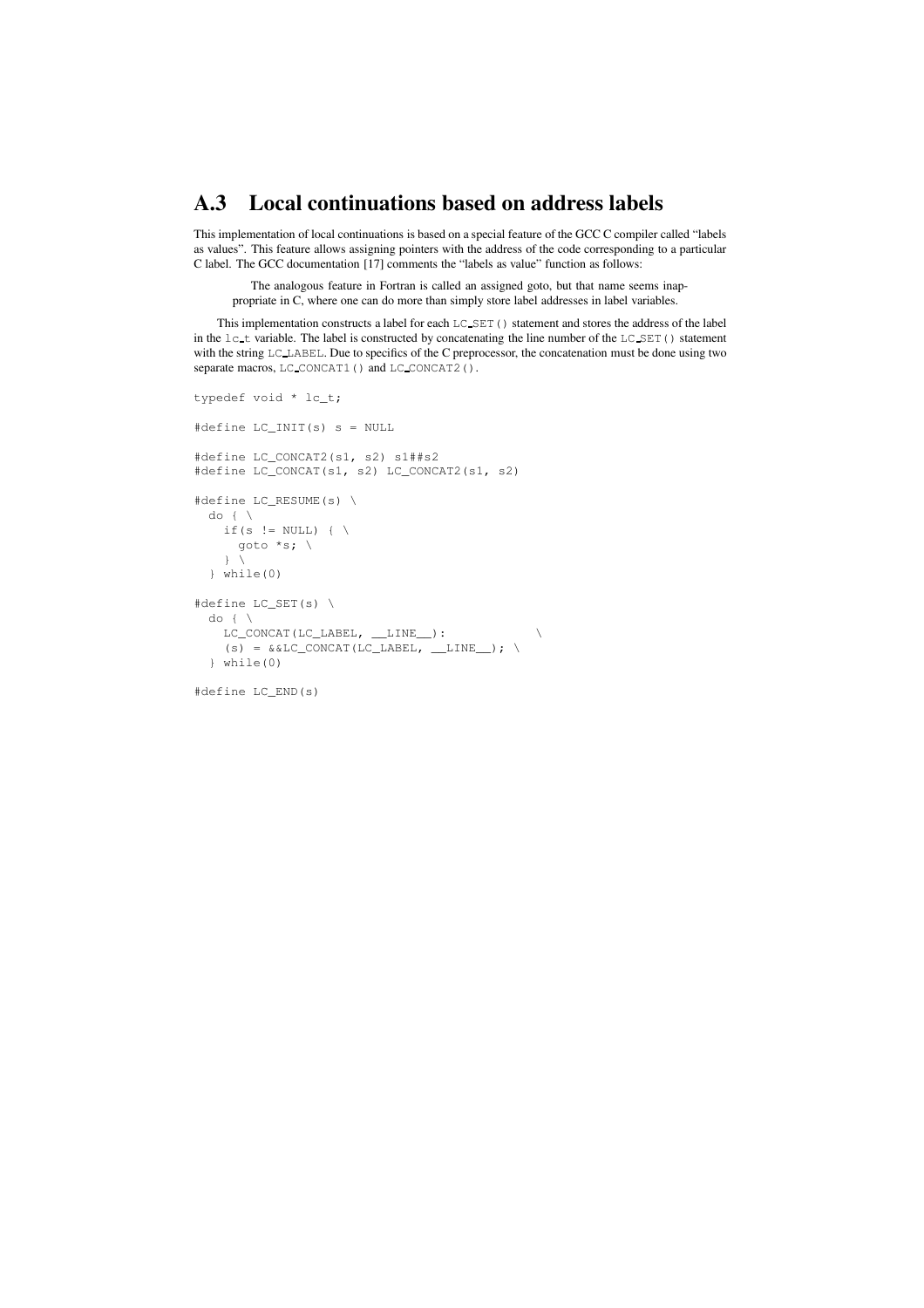## **Appendix B**

# **The Condensed Source Code**

This appendix presents an implementation of protothreads where the protothreads functions have been collapsed with the local continuations implementation based on the C switch() trick described in Section 1.3.5. This implementation consists of only seven lines of fully portable C code.

```
struct pt { unsigned short lc; };
#define PT_INIT(pt) (pt)->lc = 0
#define PT_SCHEDULE(f) (f)
#define PT_THREAD(name_args) char name_args
#define PT_BEGIN(pt) switch((pt)->lc) { case 0:
#define PT_WAIT_UNTIL(pt, c) (pt)->lc = __LINE_; case __LINE_: \
                          if(!(c)) return 1
#define PT_EXIT(pt) (pt)->lc = 0; return 0
#define PT_END(pt) } (pt)->lc = 0; return 0
```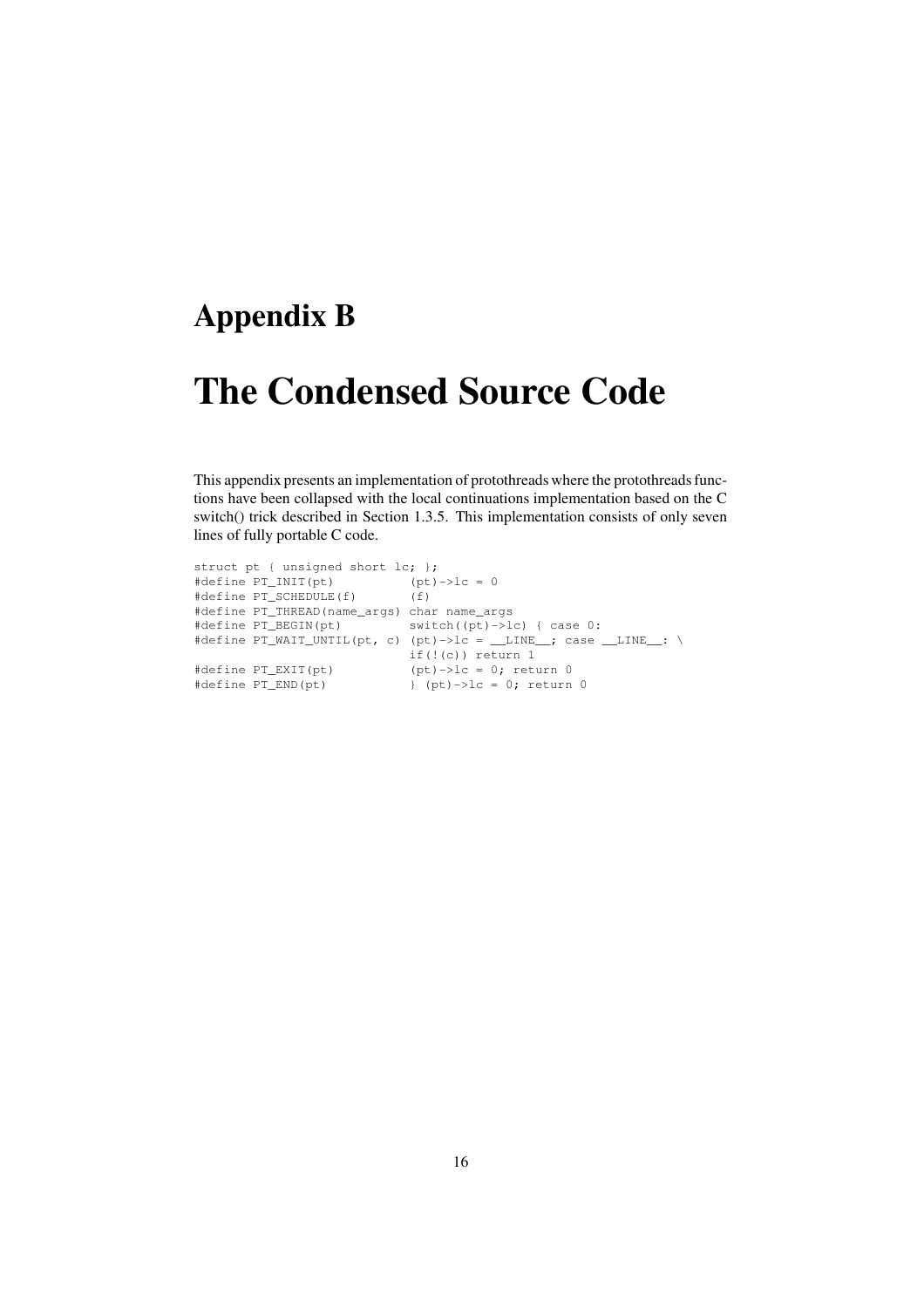## **Appendix C**

{

# **Example: TR1001 Input Driver**

This appendix contains the implementation of an interrupt handler of a device driver for a TR1001 radio module. The driver receives incoming data in bytes and constructs a frame that is covered by a CRC checksum. The driver is implemented both with protothreads and with an explicit state machine. The state machine has 11 states and is implemented using the C switch() statement.

The flow of control in the state machine-based implementation is quite hard to follow from inspection of the code, whereas the flow of control is evident in the protothreads based implementation.

### **C.1 Protothreads-based implementation**

```
PT_THREAD(tr1001_rxhandler(unsigned char incoming byte))
 PT_YIELDING();
 static unsigned char rxtmp, tmppos;
 PT_BEGIN(&rxhandler_pt);
 while(1) {
    /* Wait until we receive the first syncronization byte. */
   PT_WAIT_UNTIL(&rxhandler_pt, incoming_byte == SYNCH1);
   tr1001_rxstate = RXSTATE_RECEVING;
    /* Read all incoming syncronization bytes. */
   PT_WAIT_WHILE(&rxhandler_pt, incoming_byte == SYNCH1);
   /* We should receive the second synch byte by now, otherwise we'll
      restart the protothread. */
   if(incoming_byte != SYNCH2) {
     PT_RESTART(&rxhandler_pt);
    }
   /* Reset the CRC. */
   rxcrc = 0xffff;
    /* Read packet header. */
   for(tmppos = 0; tmppos < TR1001_HDRLEN; ++tmppos) {
```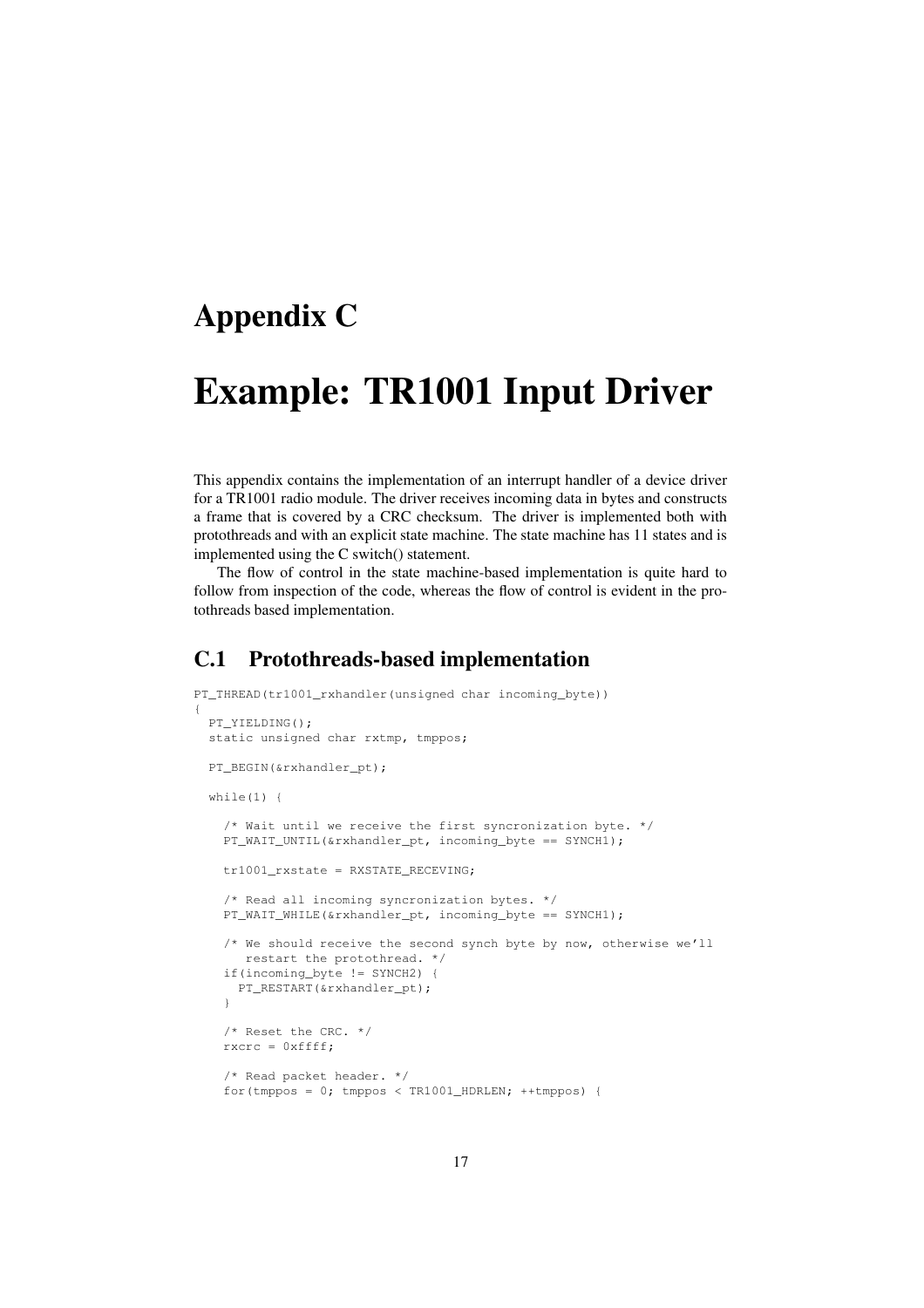```
/* Wait for the first byte of the packet to arrive. */
  PT_YIELD(&rxhandler_pt);
  /* If the incoming byte isn't a valid Manchester encoded byte,
    we start again from the beinning. */
  if(!me_valid(incoming_byte)) {
   PT_RESTART(&rxhandler_pt);
  \lambdarxtmp = me_decode8(incoming_byte);
  /* Wait for the next byte to arrive. */
  PT_YIELD(&rxhandler_pt);
  if(!me_valid(incoming_byte)) {
   PT_RESTART(&rxhandler_pt);
  }
  /* Put together the two bytes into a single Manchester decoded
     byte. */
  tr1001_rxbuf[tmppos] = (rxtmp \ll 4) | me_decode8(incoming_byte);
  /* Calculate the CRC. */
  rxcrc = crc16_add(tr1001_rxbuf[tmppos], rxcrc);
}
/* Since we've got the header, we can grab the length from it. */tr1001_rxlen = ((((struct tr1001_hdr *)tr1001_rxbuf)->len[0] << 8) +
                ((struct tr1001_hat * )tr1001_rxbuf)->len[1]);
/* If the length is longer than we can handle, we'll start from
  the beginning. */
if(tmppos + tr1001_rxlen > sizeof(tr1001_rxbuf)) {
 PT_RESTART(&rxhandler_pt);
}
/* Read packet data. */
for(tmppos = 6; tmppos < tr1001_rxlen + TR1001_HDRLEN; ++tmppos) {
 PT_YIELD(&rxhandler_pt);
  if(!me_valid(incoming_byte)) {
   PT_RESTART(&rxhandler_pt);
  }
 rxtmp = me_decode8(incoming_byte);
 PT_YIELD(&rxhandler_pt);
 if(!me_valid(incoming_byte)) {
   PT_RESTART(&rxhandler_pt);
  }
  tr1001_rxbuf[tmppos] = (rxtmp << 4) | me_decode8(incoming_byte);
  rxcrc = crc16_add(tr1001_rxbuf[tmppos], rxcrc);
```
}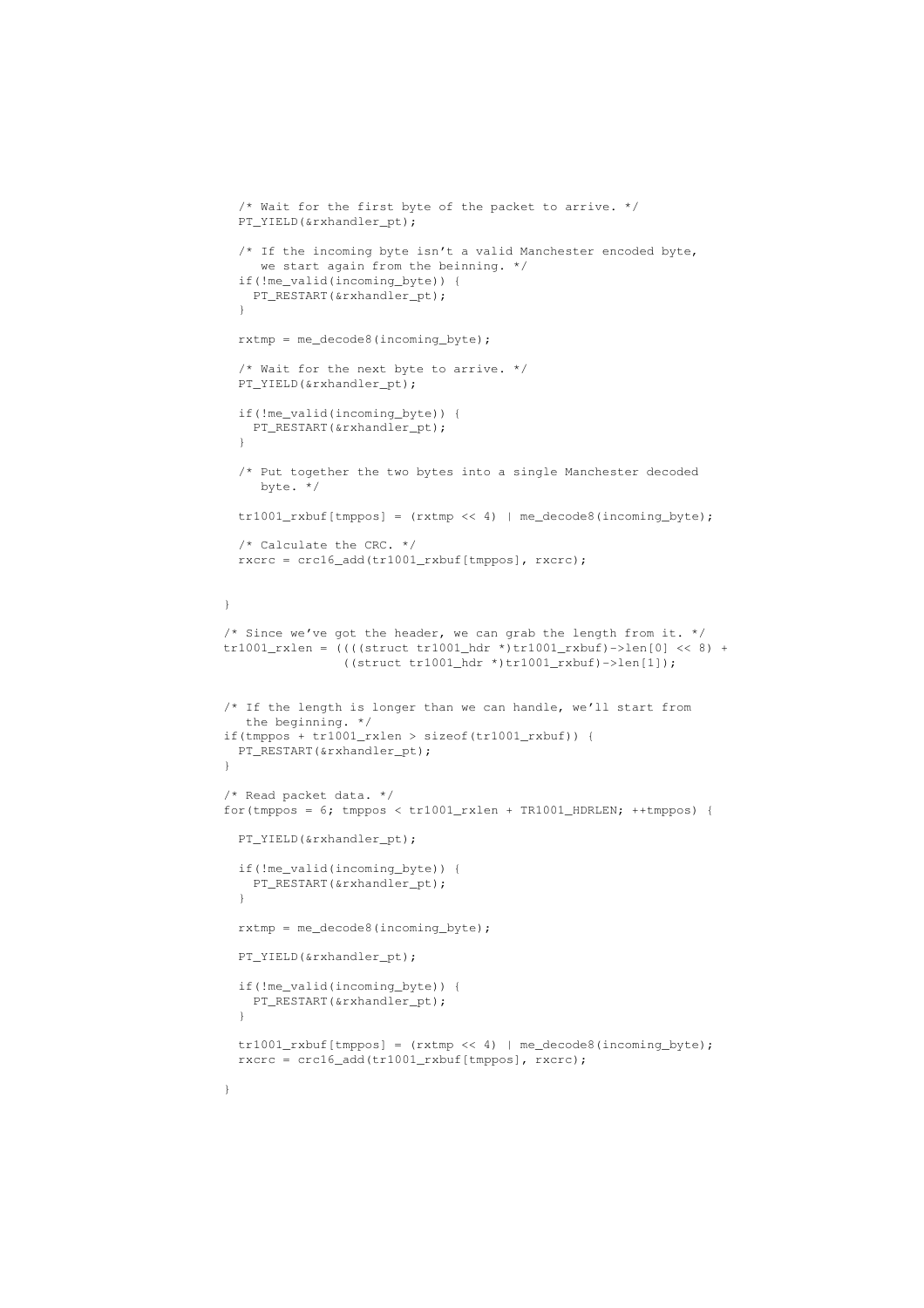```
/* Read the frame CRC. */
  for(tmppos = 0; tmppos < 4; ++tmppos) {
    PT_YIELD(&rxhandler_pt);
    if(!me_valid(incoming_byte)) {
     PT_RESTART(&rxhandler_pt);
    \lambdarxcrctmp = (rxcrctmp << 4) | me_decode8(incoming_byte);
  \overline{1}if(rxcrctmp == rxcrc) {
   /* A full packet has been received and the CRC checks out. We'll
      request the driver to take care of the incoming data. */
    tr1001_drv_request_poll();
    /* We'll set the receive state flag to signal that a full frame
       is present in the buffer, and we'll wait until the buffer has
       been taken care of. */
    tr1001_rxstate = RXSTATE_FULL;
    PT_WAIT_UNTIL(&rxhandler_pt, tr1001_rxstate != RXSTATE_FULL);
  }
}
PT_END(&rxhandler_pt);
```
### **C.2 State machine-based implementation**

}

```
/* No bytes read, waiting for synch byte. */#define RXSTATE_READY 0
/* Second start byte read, waiting for header. */
#define RXSTATE_START 1
/* Reading packet header, first Manchester encoded byte. */
#define RXSTATE_HEADER1 2
/* Reading packet header, second Manchester encoded byte. */
#define RXSTATE_HEADER2 3
/* Reading packet data, first Manchester encoded byte. */
#define RXSTATE_DATA1 4
/* Reading packet data, second Manchester encoded byte. */
#define RXSTATE_DATA2 5
/* Receiving CRC16 */
#define RXSTATE_CRC1 6<br>#define RXSTATE CRC2 7
#define RXSTATE_CRC2 7
#define RXSTATE_CRC3 8<br>#define RXSTATE CRC4 9
#define RXSTATE_CRC4 9
/* A full packet has been received. */
#define RXSTATE_FULL 10
void
tr1001_rxhandler(unsigned char c)
{
  switch(tr1001_rxstate) {
  case RXSTATE_READY:
    if(c == SYNCH1) {
     tr1001_rxstate = RXSTATE_START;
     r\times pos = 0;}
    break;
```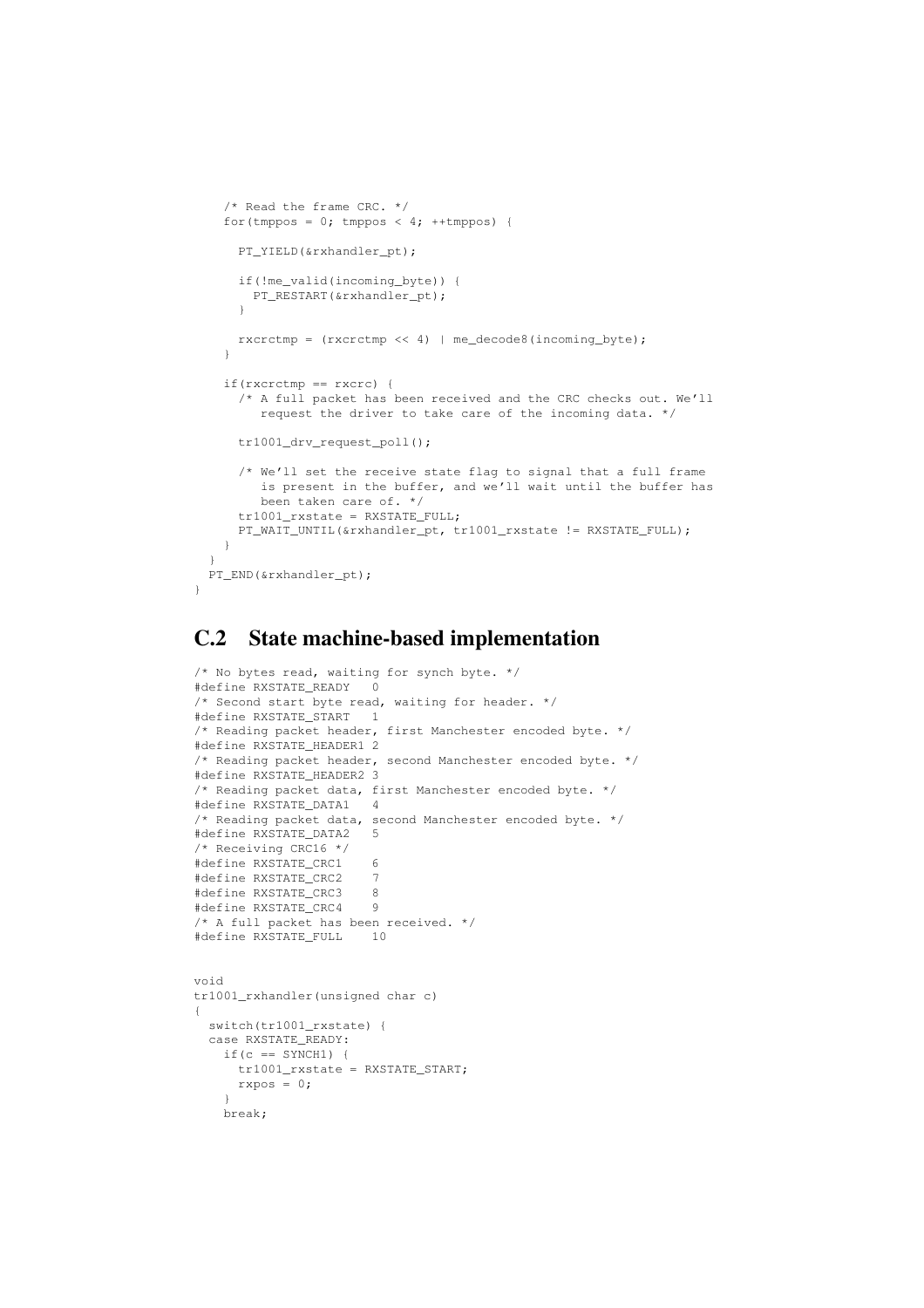```
case RXSTATE_START:
  if(c == SYNCH1) {
   tr1001_rxstate = RXSTATE_START;
  } else if(c == SYNCH2) {
    tr1001_rxstate = RXSTATE_HEADER1;
   rxcrc = 0xffff;
  } else {
   tr1001_rxstate = RXSTATE_READY;
  }
  break;
case RXSTATE_HEADER1:
  if(me_valid(c)) {
    tr1001_rxbuf[rxpos] = me_decode(0);tr1001_rxstate = RXSTATE_HEADER2;
  } else {
    tr1001_rxstate = RXSTATE_ERROR;
  \mathfrak{h}break;
case RXSTATE_HEADER2:
  if(me_valid(c)) {
    tr1001_rxbut[rxpos] = (tr1001_rxbuf[rxpos] << 4)me_decode8(c);
    rxcrc = crc16_add(tr1001_rxbuf[rxpos], rxcrc);
    ++rxpos;
    if(rxpos >= TR1001_HDRLEN) {
     tr1001 rxlen = (((\text{struct } \text{tr}1001 \text{ hdr } \star) \text{tr}1001 \text{ rxbuf}) - \text{len}[0] \ll 8) +((struct tr1001_hdr *)tr1001_rxbuf)->len[1]);
      if(rxpos + tr1001_rxlen == sizeof(tr1001_rxbuf)) {
       tr1001_rxstate = RXSTATE_DATA1;
      }
    } else {
     tr1001_rxstate = RXSTATE_HEADER1;
    }
  } else {
    tr1001_rxstate = RXSTATE_READY;
  }
  break;
case RXSTATE_DATA1:
  if(me_valid(c)) {
   tr1001_rxbuf[rxpos] = me_decode8(c);
    tr1001_rxstate = RXSTATE_DATA2;
  } else {
   tr1001_rxstate = RXSTATE_READY;
  }
  break;
case RXSTATE_DATA2:
  if(me_valid(c)) {
   tr1001_rrxbuf[rxpos] = (tr1001_rrxbuf[rxpos] << 4) |
      me_decode8(c);
    rxcrc = crc16_add(tr1001_rxbuf[rxpos], rxcrc);
    ++rxpos;
    if(rxpos == tr1001_rxlen + TR1001_HDRLEN) {
     tr1001_rxstate = RXSTATE_CRC1;
    } else if(rxpos > sizeof(tr1001_rxbuf)) {
      tr1001_rxstate = RXSTATE_READY;
    } else {
     tr1001_rxstate = RXSTATE_DATA1;
    }
  } else {
```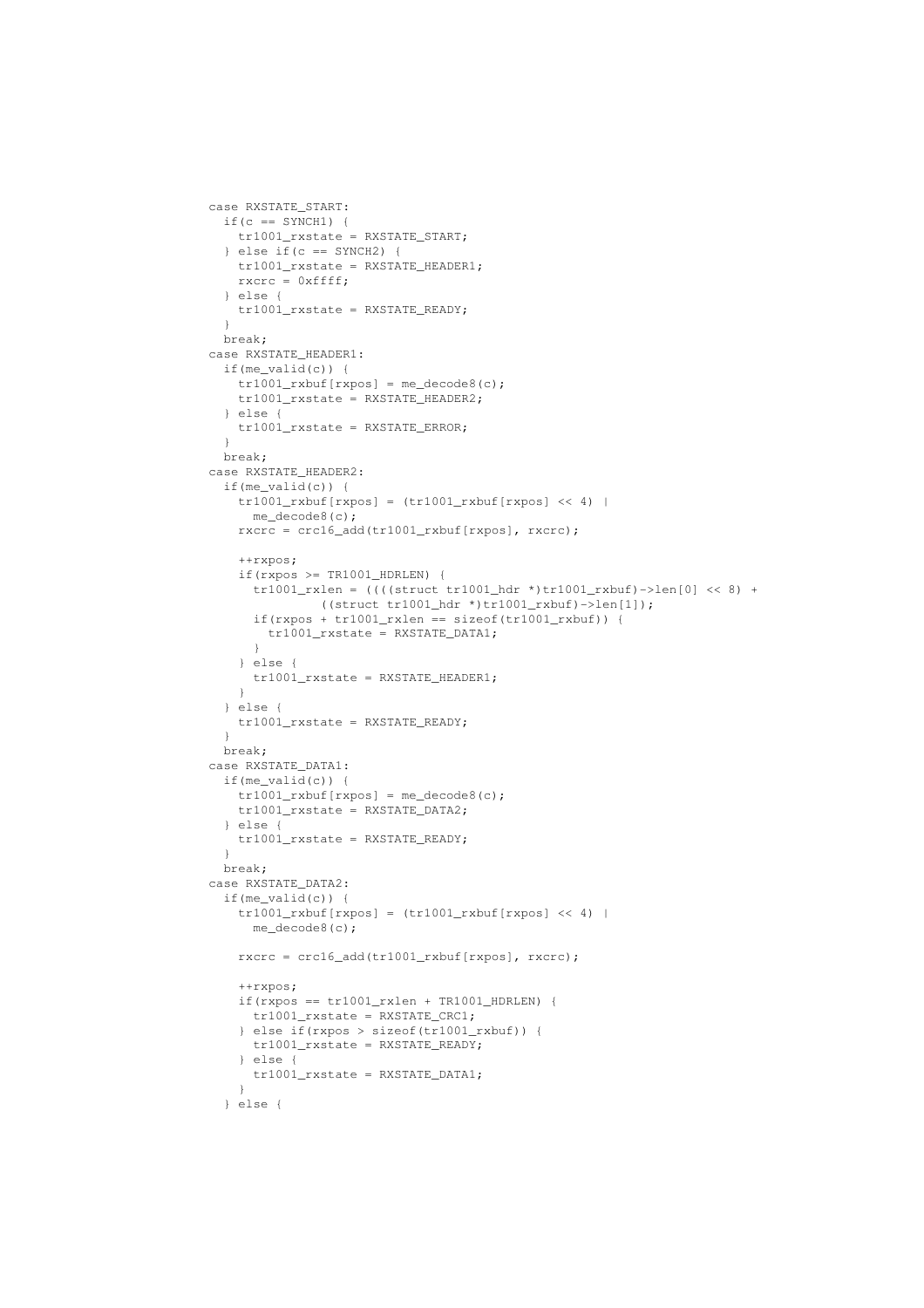```
tr1001_rxstate = RXSTATE_READY;
  }
  break;
case RXSTATE_CRC1:
  if(me_valid(c)) {
   r\textrm{xcrctmp} = \textrm{me\_decode8(c)};
    tr1001_rxstate = RXSTATE_CRC2;
  } else {
   tr1001_rxstate = RXSTATE_READY;
  }
  break;
case RXSTATE_CRC2:
 if(me_valid(c)) {
   rxcrctmp = (rxcrctmp \ll 4) | me_decode8(c);
   tr1001_rxstate = RXSTATE_CRC3;
  } else {
   tr1001_rxstate = RXSTATE_READY;
  }
 break;
case RXSTATE_CRC3:
 if(me_valid(c)) {
   rxcrctmp = (rxcrctmp << 4) | me_decode8(c);
    tr1001_rxstate = RXSTATE_CRC4;
  } else {
   tr1001_rxstate = RXSTATE_READY;
  }
  break;
case RXSTATE_CRC4:
  if(me_valid(c)) {
   rxcrctmp = (rxcrctmp << 4) | me_decode8(c);
   if(rxcrctmp == rxcrc) {
     tr1001_rxstate = RXSTATE_FULL;
     tr1001_drv_request_poll();
    } else {
     tr1001_rxstate = RXSTATE_READY;
   }
  } else {
   tr1001_rxstate = RXSTATE_READY;
  \lambdabreak;
case RXSTATE_FULL:
  /* Just drop the incoming byte. */
 break;
default:
 /* Just drop the incoming byte. */
 tr1001_rxstate = RXSTATE_READY;
 break;
}
```
}